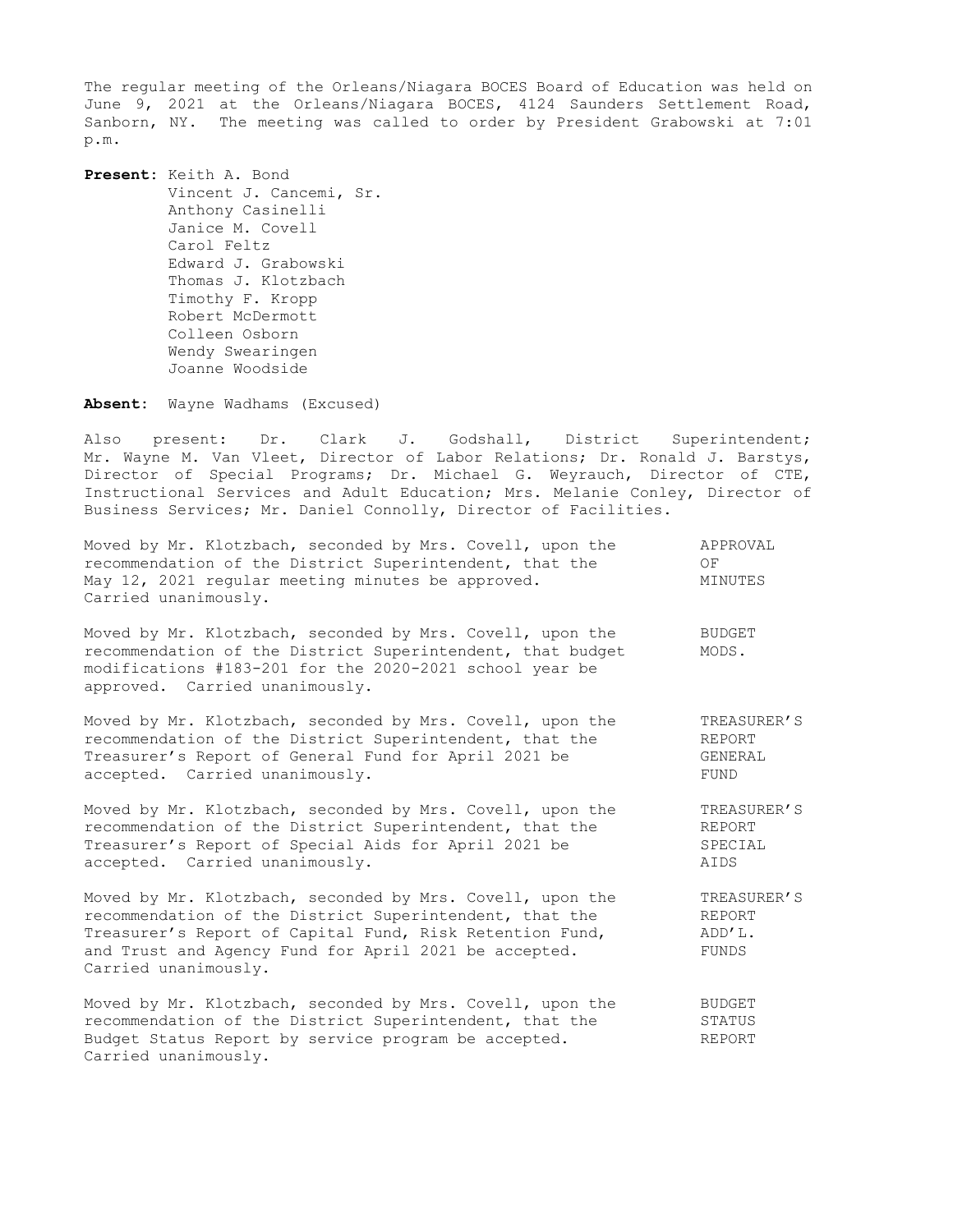Facilities: A facilities report was provided. Mr. 60ARD **Facilities:** A facilities report was provided. Mr. BOARD<br>Connolly explained a recent water problem at 50 Main ADVISORY Street, Lockport.  $\blacksquare$ Legislation: No APPR this year. NYSSBA resolutions REPORTS are due by mid-July. The NYSSBA annual business meeting will be virtual on October 23, 2021. **Audit:** The auditors completed preliminary audit. The full audit will be conducted at the end of summer.

Dr. Godshall recognized Janice Covell as a recipient of SUPT. the Western New York Educational Service Council Award COMMENTS of Excellence and Melanie Conley as the New York State Association of School Business Officials (NYSASBO) Business Official of the Year. NYSSBA will recognize Orleans/ Niagara BOCES with their Champions of Change Award for the creative project between the BOCES and Rochester Institute of Technology who built a robotic drum kit for BOCES students to use. Dr. Godshall met with the Starpoint CSD board president and the Niagara Falls Air Force base officials.

Moved by Mr. Klotzbach, seconded by Mr. Bond, upon the BID AWARD recommendation of the District Superintendent, that the FILTERS Board of Education accept the bids received for Filters. Carried unanimously.

Moved by Mr. Klotzbach, seconded by Mr. Bond, upon the recommendation of the District Superintendent, that the bid for Filters be awarded to the following low responsible bidders at an estimated base cost of:

## **R.P. Fedder Industrial \$217,049.59**

740 Driving Park Rochester NY 14613

#1 Std Pltd, #2 Std Pltd Camfil #3 Multicell, #5 Std Pltd, #7 2 & 3 Ply Pnl, #9 Custom Univent #10 Custom Camfil

# **John W Danforth Company \$ 6,423.05**

300 Colvin Woods Parkway Tonawanda NY 14150

#6 Poly Syn Media, #11 Cust Fiber

# **Niagara Filtration \$ 55,618.71**

6929 Sunnydale Drive Niagara Falls NY 14304

#4 DuraMax, #8 2 & 3 Ply Link

Carried unanimously.

#### **TOTAL \$279,091.35**

Moved by Mr. Klotzbach, seconded by Mr. Bond, upon the BID AWARD recommendation of the District Superintendent, that the MEZZANINE Board of Education accept the bids received for Mezzanine (with installation) Rebid. Carried unanimously.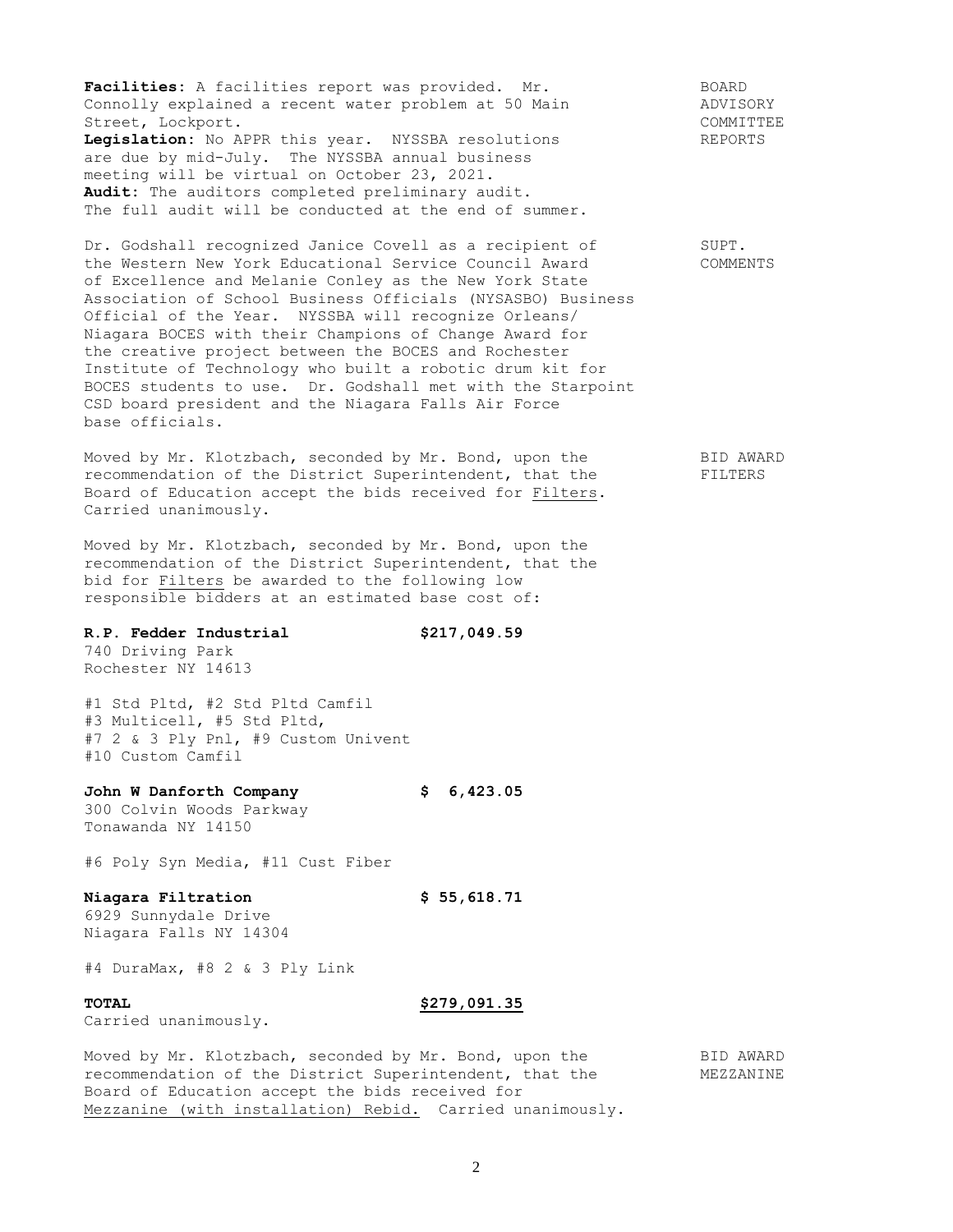Moved by Mr. Klotzbach, seconded by Mr. Bond, upon the recommendation of the District Superintendent that the bid for Mezzanine (with installation) Rebid be awarded to the following low responsible bidder at an estimated cost of:

### **Buffalo Materials Handling \$ 27,246.00**

125 Taylor Dr. Depew NY

Option #1 Bar Grate Decking

#### **TOTAL \$ 27,246.00**

Carried unanimously.

Moved by Mr. Klotzbach, seconded by Mr. Bond, upon the BID<br>recommendation of the District Superintendent, that the REJECTION recommendation of the District Superintendent, that the Reard of Education Board of Education cancels the Pole Barn Bid that was FOLE BARN opened on May 18, 2021, due to the cost being higher than anticipated. Carried unanimously.

Moved by Mr. Klotzbach, seconded by Mrs. Osborn, that AGREEMENT the Orleans/Niagara BOCES hereby approves the revised WITH agreement, dated June 1, 2021, as submitted, between WIAGARA agreement, dated June 1, 2021, as submitted, between the BOCES and the Niagara County Sheriff's Office, term COUNTY<br>of September 1, 2021 through August 31, 2022, for SHERIFF'S of September 1, 2021 through August 31, 2022, for provision of School Resource Office (SRO) services, and DEPARTMENT the Board authorizes the Board President and/or the District Superintendent to sign the agreement upon approval of the BOCES' General Counsel and containing any revisions as approved by the BOCES' General Counsel. Carried unanimously.

Moved by Mr. Klotzbach, seconded by Mrs. Osborn, that LEASE having determined that it is in the best financial AGREEMENT interest of the Orleans/Niagara BOCES, to enter into an WITH HOLY agreement, dated May 6, 2021, with Holy Trinity Roman TRINITY Catholic Church in Medina, NY, term of July 1, 2021 CATHOLIC through June 30, 2022, for lease of space for BOCES' CHURCH educational programs, such determination having been based upon a review of the BOCES' programmatic needs and market for available space, the Board approves the lease agreement, as submitted, and authorizes the Board President and/or the District Superintendent to execute the agreement upon approval of the BOCES' General Counsel and containing any revisions as approved by the General Counsel. Carried unanimously.

Moved by Mr. Klotzbach, seconded by Mr. McDermott, that AGREEMENT having determined that it is in the best financial interest WITH 168<br>of the Orleans/Niagara BOCES to enter into an agreement, ROBINSON of the Orleans/Niagara BOCES to enter into an agreement, ROBINSON dated May 6, 2021, with 168 Robinson Associates, LLC, term associates, of the Ulleans/Wiayara Docup to these serves of the Sate of term<br>dated May 6, 2021, with 168 Robinson Associates, LLC, term of July 1, 2021 through June 30, 2022, for lease of space LLC at 75 Keil Street, North Tonawanda, NY, for BOCES' educational programs, with such determination having been based upon a review of the BOCES' programmatic needs and market for available space, the Board approves the agreement, as submitted, and authorizes the Board President and/or the District Superintendent to execute the agreement upon approval of the BOCES' General Counsel and containing any revisions as approved by the General Counsel. Carried unanimously.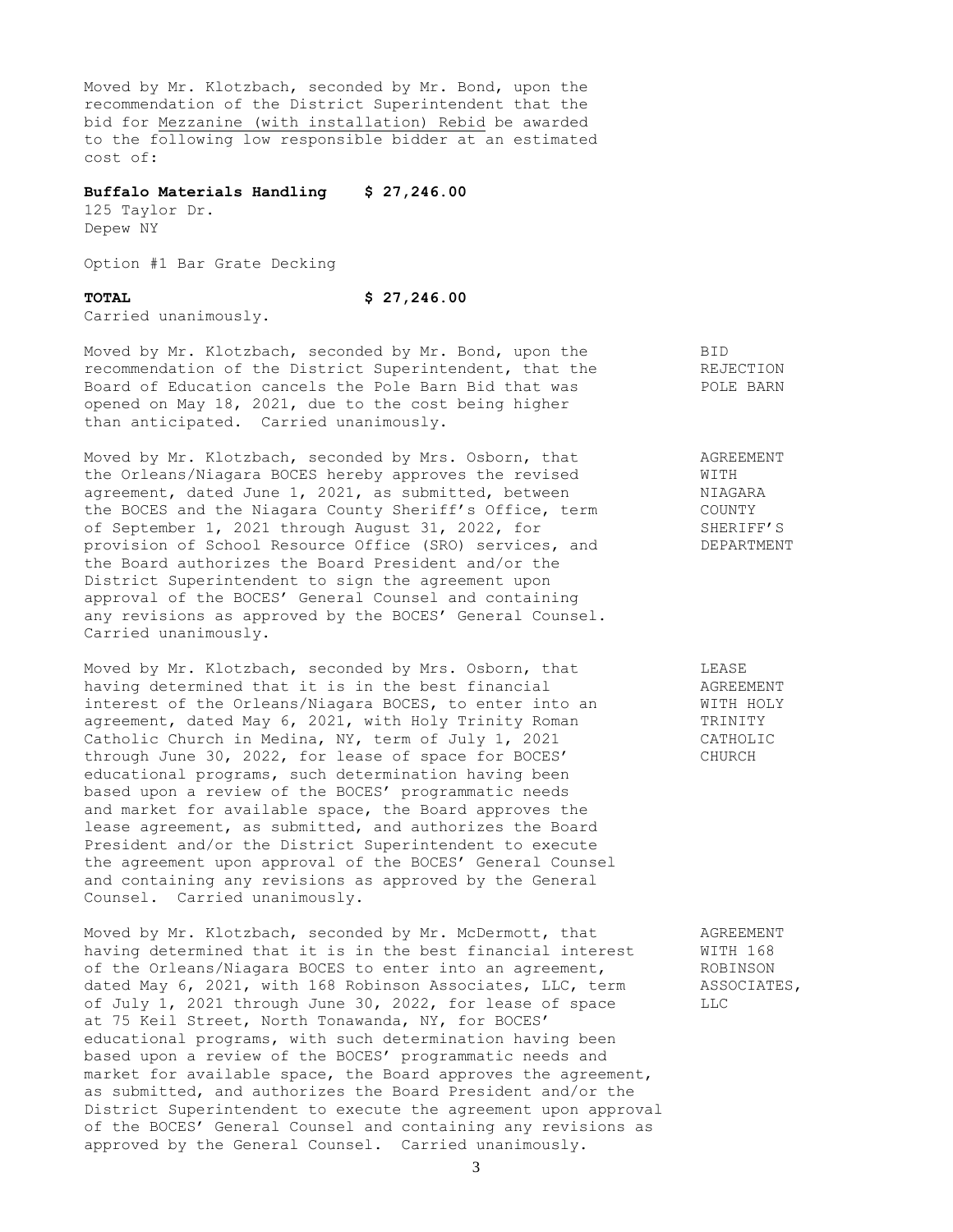Moved by Mr. Cancemi, seconded by Mr. Klotzbach, that having LEASE determined that it is in the best interest of the  $\Omega$  AGREEMENT Orleans/Niagara BOCES, to enter into a lease agreement,  $\text{WITH}$ Orleans/Niagara BOCES, to enter into a lease agreement, WITH<br>dated May 6, 2021, with Niagara Falls Memorial Medical MIAGARA dated May 6, 2021, with Niagara Falls Memorial Medical Center, as submitted, for lease of space for the BOCES' FALLS educational programs to include two rooms, term of MEMORIAL July 1, 2021 through June 30, 2022, with such determination MEDICAL having been based upon an evaluation of the needs of the CENTER BOCES educational program and facilities requirements, the Board approves the agreement and authorizes the Board President and/or the District Superintendent to execute the agreement upon approval of the agreement upon approval of the BOCES' General Counsel and containing any revisions as approved by the General Counsel. Carried unanimously.

Moved by Mr. Cancemi, seconded by Mr. Klotzbach, that having LEASE<br>determined that it is in the best interest of the Orleans/ AGREEMENT determined that it is in the best interest of the Orleans/ Niagara BOCES, to enter into a lease agreement, dated May 6, WITH 2021, with Orleans Community Health, as submitted, for ORLEANS lease of space for BOCES' educational programs to include COMMUNITY two rooms, term of July 1, 2021 through June 30, 2022, with HEALTH such determination having been based upon an evaluation of the needs of the BOCES educational program and facilities requirements, the Board approves the lease and authorizes the Board President and/or the District Superintendent to execute the agreement upon the approval of the BOCES' General Counsel and containing any revisions as approved by the General Counsel. Carried unanimously.

Moved by Mr. Cancemi, seconded by Mr. Klotzbach, that having LEASE<br>determined that it is in the best financial interest of the AGREEMENT determined that it is in the best financial interest of the Orleans/Niagara BOCES, to enter into a lease agreement, WITH dated May 6, 2021, with the World Life Institute, as WORLD LIFE submitted, term of July 1, 2021 through June 30, 2022, for INSTITUTE use of space for BOCES' educational programs with such determination having been based upon a review of the BOCES' programmatic needs and market for available space, the Board approves the lease and authorizes the Board President and/or the District Superintendent to execute the agreement upon the approval of the BOCES' General Counsel and containing any revisions as approved by the General Counsel. Carried unanimously.

Moved by Mr. Klotzbach, seconded by Mrs. Osborn, that having LEASE<br>determined that it is in the best interest of the Orleans/ AGREEMENT determined that it is in the best interest of the Orleans/ Niagara BOCES, to enter into a lease agreement, dated May 6, WITH 2021, with Eastern Niagara Hospital, as submitted, for lease EASTERN of space for the BOCES' educational programs, term of July 1, NIAGARA 2021 through June 30, 2022, with such determination having HOSPITAL been based upon an evaluation of requirements, the Board approves the lease and authorizes the Board President and/or the District Superintendent to execute the agreement upon approval of the BOCES' General Counsel and containing any revisions as approved by the General Counsel. Carried unanimously.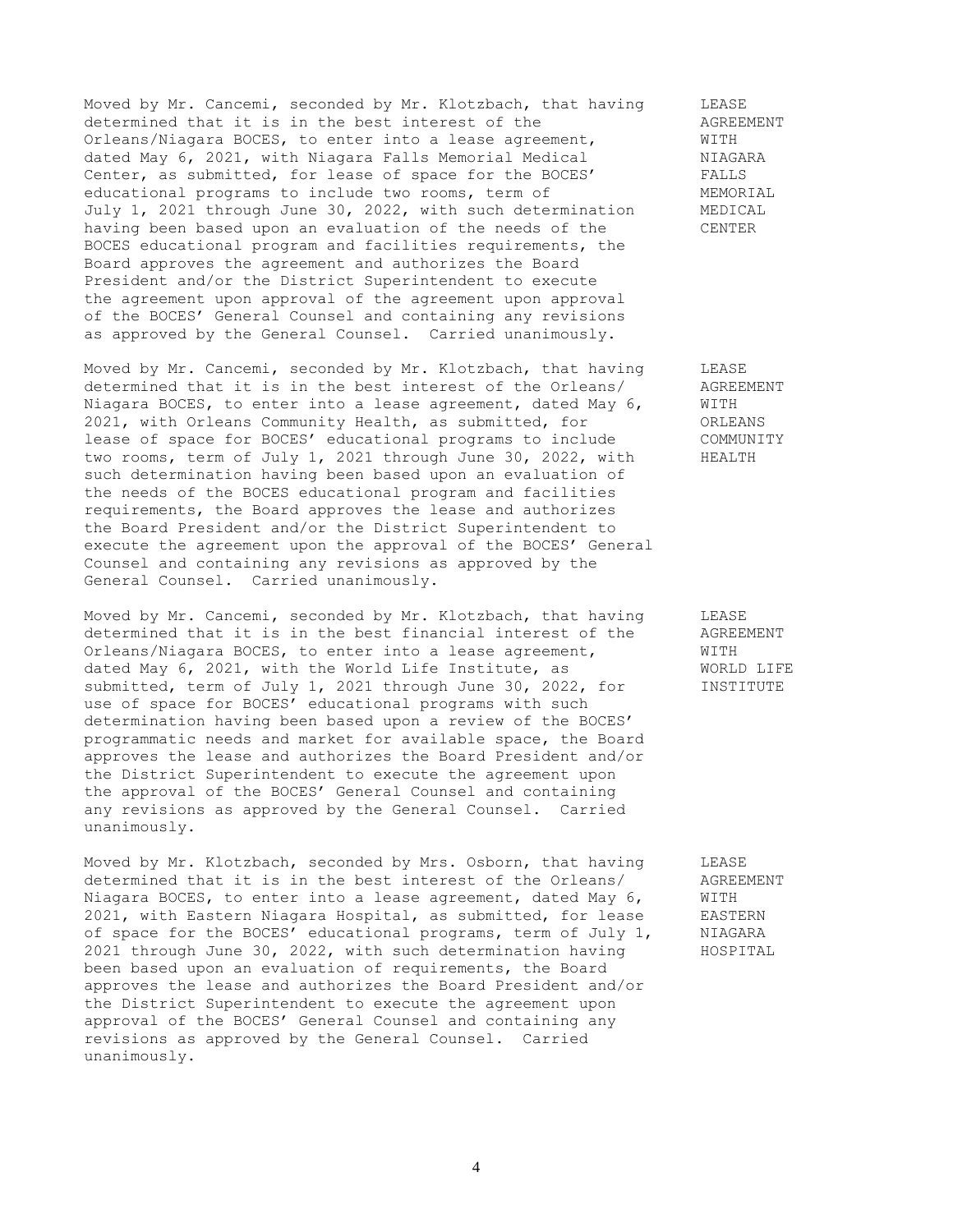Moved by Mr. Klotzbach, seconded by Mr. McDermott, that TEASE having determined that it is in the best financial interest AGREEMENT of the Orleans/Niagara BOCES, to enter into a lease WITH agreement, dated May 14, 2021, with Niagara Falls City MIAGARA<br>School District, as submitted, estimated at 80 rooms at FALLS CSD School District, as submitted, estimated at 80 rooms at Niagara Falls High School for the period of July 1, 2021 through August 31, 2021, at a cost to be determined by actual classroom usage, with such determination having been based upon an evaluation of the needs of the BOCES educational programs and facilities requirements, the Board of Education does hereby approve and authorize the Board President to sign the lease. 12 Yes, 1 Abstention (Cancemi). Motion carried.

Moved by Mr. Kropp, seconded by Mr. Klotzbach, that the agreement AGREEMENT<br>Orleans/Niagara BOCES hereby approves the agreement between WITH Orleans/Niagara BOCES hereby approves the agreement between WITH<br>the BOCES and the State University of New York at Albany, STATE<br>and the Board authorizes the Board President and/or the UNIVERSITY the BOCES and the State University of New York at Albany, and the Board authorizes the Board President and/or the District Superintendent to sign and execute the agreement OF upon approval of the BOCES's General Counsel and containing MEW YORK any revisions as approved by the General Counsel. Carried AT ALBANY unanimously.

Moved by Mr. Kropp, seconded by Mr. Klotzbach, that the CONTRACT Orleans/Niagara BOCES hereby approves the agreement between WITH the BOCES and Niagara County Community College (NCCC) for MIAGARA joint instruction in the subject area of emergency medical COUNTY services, and the BOCES authorizes the Board President COMMUNITY and/or District Superintendent to execute the agreement, COLLEGE as submitted, or with revisions that are approved by the (NCCC) BOCES' General Counsel. Carried unanimously.

Moved by Mr. Cancemi, seconded by Mrs. Swearingen, upon NIAGARA the recommendation of the District Superintendent, that ACADEMY the Orleans/Niagara BOCES hereby approves the transfer of TRUST AND the Niagara Academy Trust and JP Morgan Scholarship from JP MORGAN the Trust and Agency Fund to the General Fund. Carried SCHOLARSHIP unanimously.

Moved by Mr. Cancemi, seconded by Mrs. Swearingen, upon DONATION the recommendation of the District Superintendent, that the donation of 10 gallons of coolant be accepted from Excel Machine Technologies, Rochester, NY, to be used by the Orleans CTEC advanced manufacturing and engineering program. Carried unanimously.

Moved by Mr. Klotzbach, seconded by Mrs. Osborn, upon the RESIGNATION recommendation of the District Superintendent, that the A. WENDE resignation of **Alexandra Wende, General Special Education Teacher**, be accepted effective June 11, 2021. Carried unanimously.

Moved by Mr. Klotzbach, seconded by Mrs. Osborn, upon the RESIGNATION recommendation of the District Superintendent, that the E. AHRENS resignation (due to retirement) of **Edward W. Ahrens, Adult/Continuing Education Instructor**, be accepted effective at the end of the day on June 30, 2021. Carried unanimously.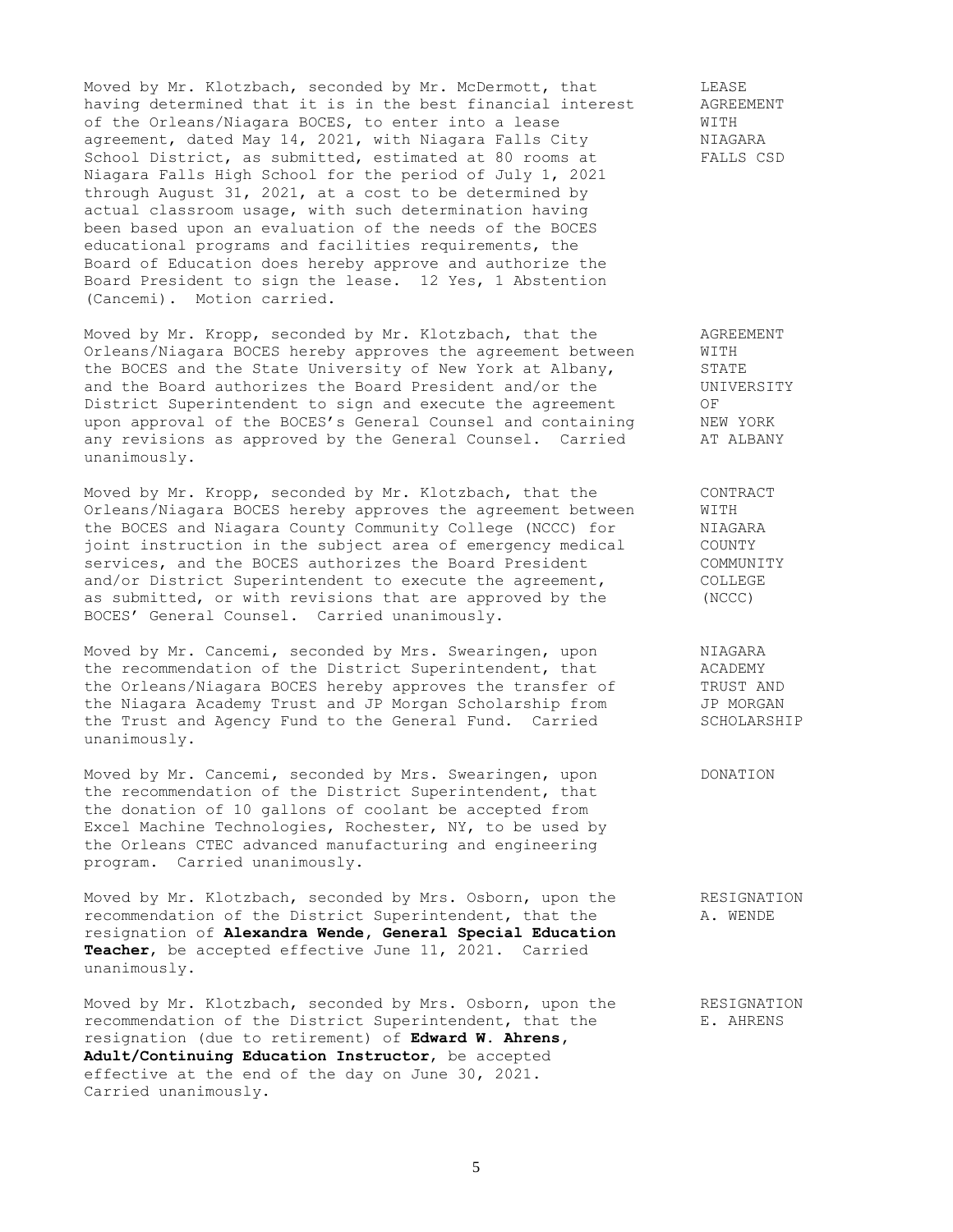Moved by Mr. Klotzbach, seconded by Mrs. Osborn, upon the RESIGNATION recommendation of the District Superintendent, that the B. DIBBLE recommendation of the District Superintendent, that the resignation (due to retirement) of **Byron Dibble, Adult/ Continuing Education Teacher**, be accepted effective June 30, 2021. Carried unanimously.

Moved by Mr. Klotzbach, seconded by Mrs. Osborn, upon the RESIGNATION recommendation of the District Superintendent, that the BLAJSZCZAK resignation (due to retirement) of **Sunny Blajszczak, Keyboard Specialist**, be accepted effective at the end of the day on June 9, 2021. Carried unanimously.

Moved by Mr. Klotzbach, seconded by Mrs. Osborn, upon the RESIGNATION recommendation of the District Superintendent, that the S. BRAUER resignation (due to retirement) of **Suzanne Brauer, Teacher Aide (Special Education)**, be accepted effective at the end of the day on June 30, 2021. Carried unanimously.

Moved by Mr. Klotzbach, seconded by Mrs. Osborn, upon the RESIGNATION recommendation of the District Superintendent, that the K. DIFELICE resignation (due to retirement) of **Karen DiFelice, Teacher Aide (Non-Special Education),** be accepted effective at the end of the day on June 25, 2021. Carried unanimously.

Moved by Mr. Klotzbach, seconded by Mrs. Osborn, upon RESIGNATION the recommendation of the District Superintendent, that The HINCKLEY the resignation of **Dustin Hinckley, Teacher Aide (Personal Care)**, be accepted effective May 14, 2021. Carried unanimously.

Moved by Mr. Klotzbach, seconded by Mrs. Osborn, upon RESIGNATION the recommendation of the District Superintendent, that  $J.$  REYNOLDS the resignation of **Jillian Reynolds, Keyboard Specialist**, be accepted effective at the end of the day on June 9, 2021. Carried unanimously.

Moved by Mrs. Covell, seconded by Mr. Cancemi, upon the EXTENDED recommendation of the District superintendent, that SICK LEAVE **Jennifer Southworth, Behavior Consultant,** be granted up SOUTHWORTH to 22 days of extended sick leave to be used when she has exhausted her accumulated sick leave, contingent upon the submission of required documentation. Such days of extended sick leave shall not remain accrued after the employee's return to work. Carried unanimously.

Moved by Mrs. Covell, seconded by Mr. Cancemi, upon the EXTENDED recommendation of the District Superintendent, that SICK LEAVE **Lesley Weidel, Custodian,** be granted up to 3.5 days of L. WEIDEL extended sick leave to be used when she has exhausted her accumulated sick leave, contingent upon the submission of required documentation. Such days of extended sick leave shall not remain accrued after the employee's return to work. Carried unanimously.

Moved by Mr. Kropp, seconded by Mrs. Woodside, upon the POSITION recommendation of the District Superintendent, that the **INCREASE** tenure area of **Animal Science** be increased by 1.0 FTE, effective September 1, 2021. Carried unanimously.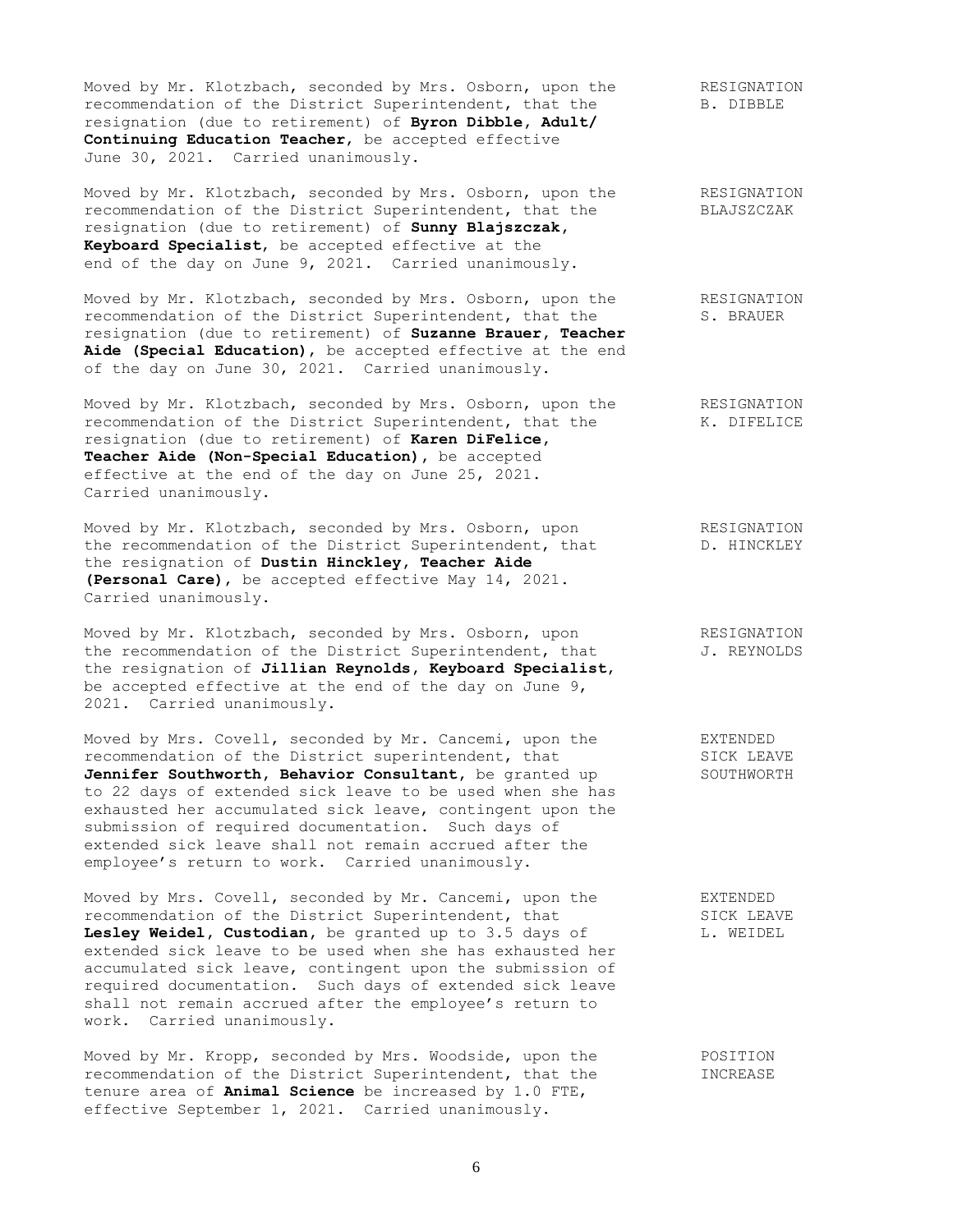Moved by Mr. Klotzbach, seconded by Mr. McDermott, upon and APPOINTMENT<br>the recommendation of the District Superintendent, that TENURE the recommendation of the District Superintendent, that TENURE<br> **Maureen Bartlett, Lockport, NY,** having successfully M. BARTLETT Maureen Bartlett, Lockport, NY, having successfully completed her probationary period (8/30/18-8/30/21) and having permanent certification in the area of English 7-12, be granted tenure in the area of **Instructional Support Services in Curriculum and Differentiated Instruction, Incorporating the Analysis of Student Performance Data**, effective August 30, 2021. Carried unanimously.

Moved by Mr. Klotzbach, seconded by Mr. McDermott, upon and APPOINTMENT the recommendation of the District Superintendent, that TENURE **Lorrina Kostuk-Madonia, Youngstown, NY, having State Control** L. KOSTUKsuccessfully completed her probationary period  $(8/30/17$ - MADONIA 8/30/21) and having professional certification in the area of Speech and Language Disabilities, be granted tenure in the area of **Speech and Hearing Handicapped**, effective August 30, 2021. Carried unanimously.

Moved by Mr. Klotzbach, seconded by Mr. McDermott, upon APPOINTMENT the recommendation of the District Superintendent, that TENURE<br> **Lindsay Swanson, East Amherst, NY,** having successfully L. SWANSON Lindsay Swanson, East Amherst, NY, having successfully completed her probationary period (8/30/17-8/30/21) and having permanent certification in the area of Special Education, be granted tenure in the area of **General Special Education**, effective August 30, 2021. Carried unanimously.

Moved by Mr. Klotzbach, seconded by Mr. McDermott, upon appoint APPOINTMENT<br>the recommendation of the District Superintendent, that TENURE the recommendation of the District Superintendent, that TENURE TENURE **Brenda Zdroiewski, North Tonawanda, NY**, having Brenda Zdrojewski, North Tonawanda, NY, having successfully completed her probationary period (8/30/17- 8/30/21) and having permanent certification in the area of Special Education, be granted tenure in the area of **General Special Education**, effective August 30, 2021. Carried unanimously.

Moved by Mr. Klotzbach, seconded by Mr. McDermott, upon and APPOINTMENT the recommendation of the District Superintendent, that TENURE **Stephanie Walker, East Amherst, NY, having successfully S. WALKER** completed her probationary period (8/30/17-8/30/21) and having professional certification in the areas of Students with Disabilities Birth-Grade 2 and Students with Disabilities Grades 1-6, be granted tenure in the area of **General Special Education**, effective August 30, 2021. Carried unanimously.

Moved by Mr. Klotzbach, seconded by Mr. McDermott, upon and APPOINTMENT the recommendation of the District Superintendent, that TENURE Amanda Boyer, Gasport, NY, having successfully completed A. BOYER her probationary period (8/30/17-8/30/21) and having professional certification in the area of Students with Disabilities Grades 1-6, be granted tenure in the area of **General Special Education**, effective August 30, 2021. Carried unanimously.

Moved by Mr. Klotzbach, seconded by Mr. McDermott, upon and APPOINTMENT the recommendation of the District Superintendent, that TENURE **Katie Schmandt, North Tonawanda, NY,** having successfully K. SCHMANDT completed her probationary period (8/30/17-8/30/21) and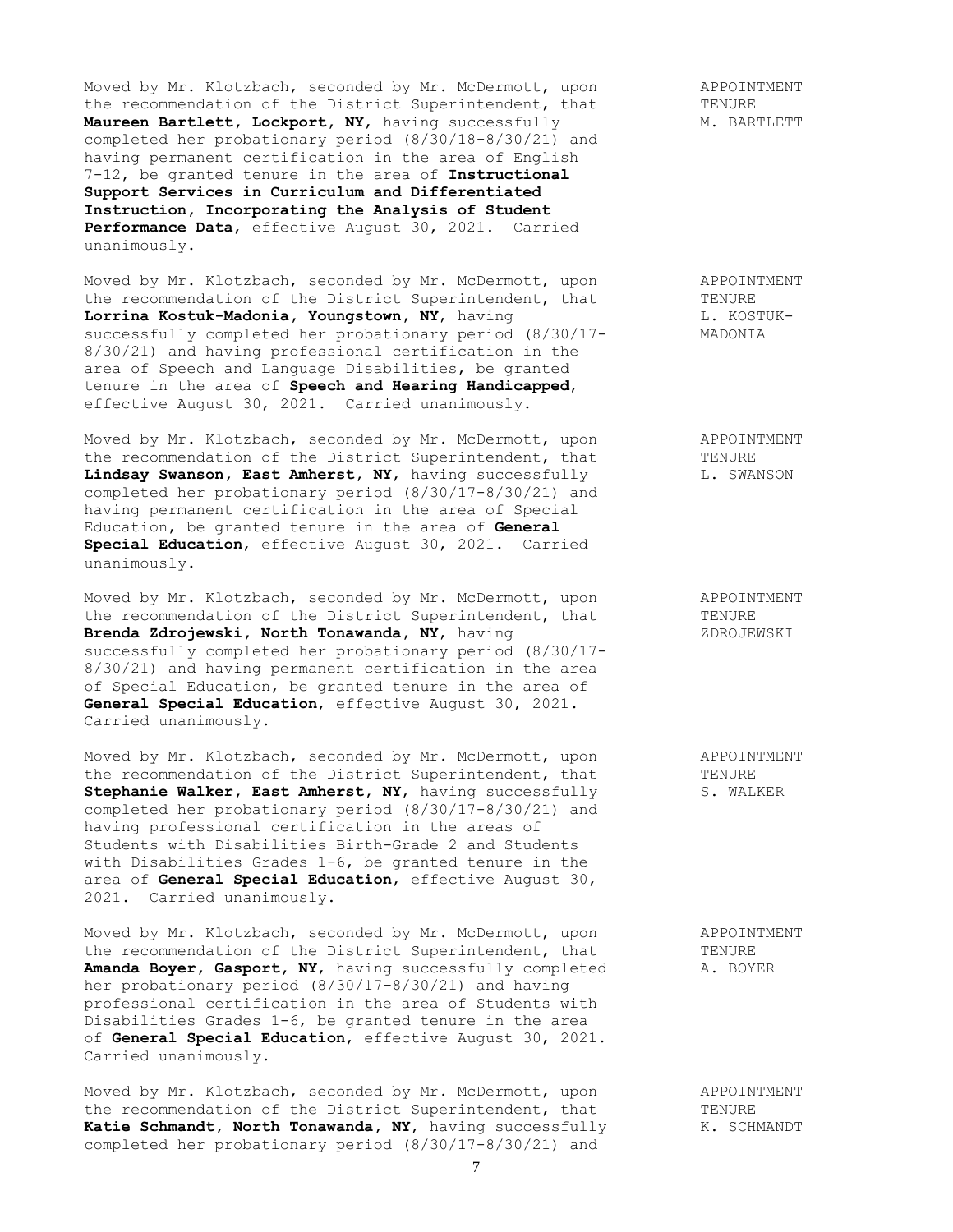having professional certification in the area of Students with Disabilities Grades 1-6, be granted tenure in the area of **General Special Education**, effective August 30, 2021. Carried unanimously.

Moved by Mr. Klotzbach, seconded by Mr. McDermott, upon APPOINTMENT the recommendation of the District Superintendent, that TENURE **Anne Marie McLean, Tonawanda, NY, having successfully A. MCLEAN** completed her probationary period (8/30/17-8/30/21) and having permanent certification in the area of School Social Worker, be granted tenure in the area of **School Social Worker**, effective August 30, 2021. Carried unanimously.

Moved by Mr. Klotzbach, seconded by Mr. McDermott, upon APPOINTMENT the recommendation of the District Superintendent, that TENURE<br> **Angela Loveland, North Tonawanda, NY,** having successfully A. LOVELAND Angela Loveland, North Tonawanda, NY, having successfully completed her probationary period (8/30/17-8/30/21) and having professional certification in the areas of Students with Disabilities 7-12 Generalist and English Language Arts 7-12, be granted tenure in the area of **General Special Education**, effective August 30, 2021. Carried unanimously.

Moved by Mr. Klotzbach, seconded by Mr. McDermott, upon appoint APPOINTMENT<br>the recommendation of the District Superintendent, that TENURE the recommendation of the District Superintendent, that Alicia Deck, Kenmore, NY, having successfully completed A. DECK her probationary period (8/30/17-8/30/21) and having professional certification in the area of Students with Disabilities 7-12 Mathematics, be granted tenure in the area of **General Special Education**, effective August 30, 2021. Carried unanimously.

Moved by Mr. Klotzbach, seconded by Mr. McDermott, upon APPOINTMENT the recommendation of the District Superintendent, that TENURE **Michael Gengo, Cheektowaga, NY, having successfully M. GENGO** completed his probationary period (8/30/17-8/30/21) and having professional certification in the area of Students with Disabilities 7-12 Generalist and Social Studies 7-12, be granted tenure in the area of **General Special Education**, effective August 30, 2021. Carried unanimously.

Moved by Mr. Klotzbach, seconded by Mr. McDermott, upon appoinTMENT<br>the recommendation of the District Superintendent, that TENURE the recommendation of the District Superintendent, that **Dudley Gilbert, Buffalo, NY, having successfully completed D. GILBERT** his probationary period (8/30/17-8/30/21) and having initial certification in the area of Security Operations, be granted tenure in the area of **Security Operations**, effective August 30, 2021. Carried unanimously.

Moved by Mr. Klotzbach, seconded by Mr. McDermott, upon APPOINTMENT the recommendation of the District Superintendent, that TENURE **Stephanie O'Mahony, Lockport, NY, having successfully S. O'MAHONY** completed her probationary period (8/30/17-8/30/21) and having professional certification in the areas of Students with Disabilities Birth-Grade 2 and Students with Disabilities Grades 1-6, be granted tenure in the area of **General Special Education**, effective August 30, 2021. Carried unanimously.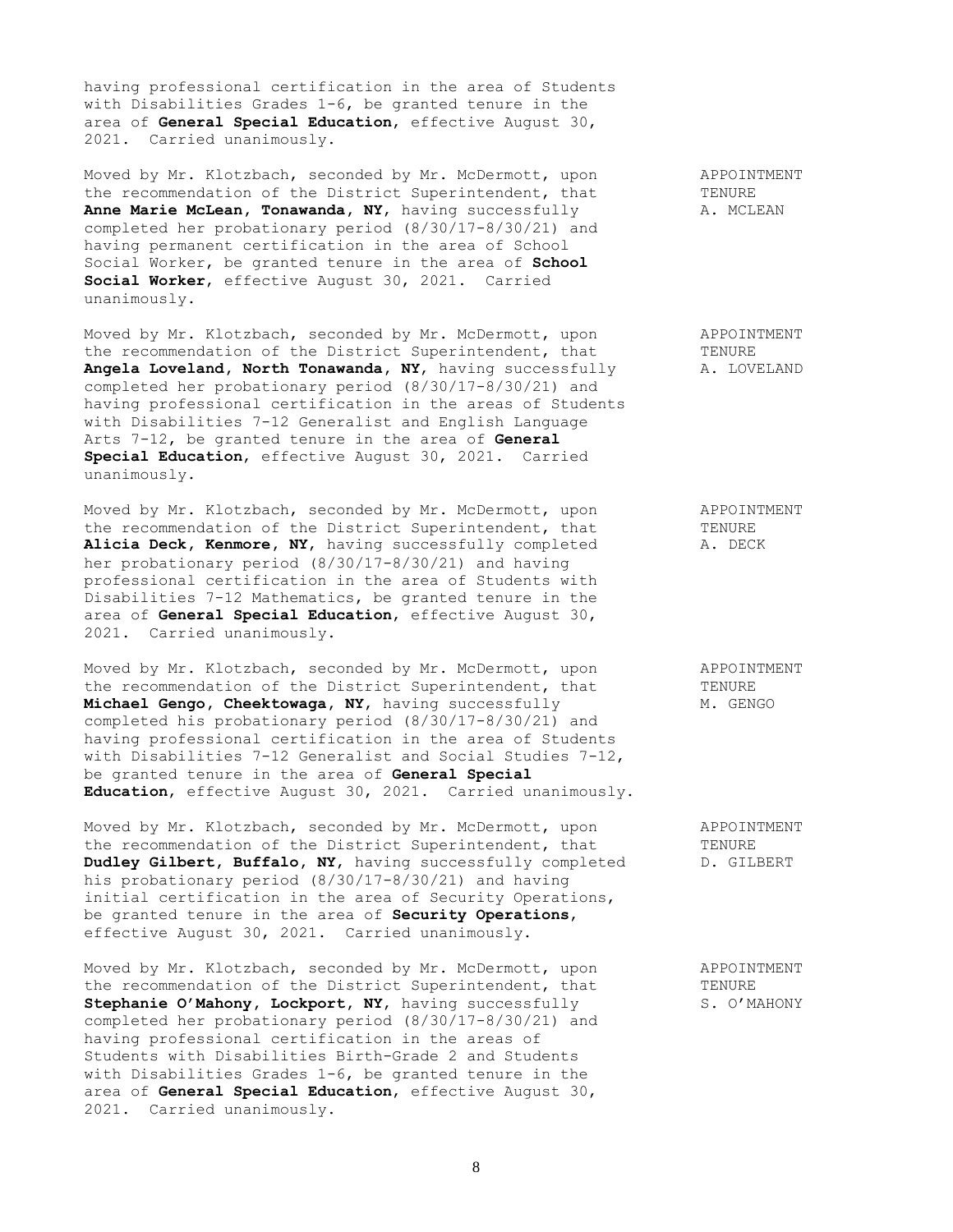Moved by Mr. Klotzbach, seconded by Mr. McDermott, upon APPOINTMENT the recommendation of the District Superintendent, that CERTIFIED<br> **Patrick Burke, Lockport, NY,** be appointed to the part-<br>
P. BURKE Patrick Burke, Lockport, NY, be appointed to the parttime,12-month position of **.1 FTE Coaching Certification Coordinator,** effective July 1, 2021 through June 30, 2022, unless terminated sooner, at an annual 12-month salary of \$4,759.00 not to be pro-rated, with no fringe benefits, except as required by law. Mr. Burke is hereby authorized to provide an additional 65 hours of instructional teaching of coaching certification courses, effective July 1, 2021 through June 30, 2022, unless terminated sooner, at an hourly rate of \$60.00. Carried unanimously.

Moved by Mr. Klotzbach, seconded by Mr. McDermott, upon APPOINTMENT the recommendation of the District Superintendent, that CERTIFIED **Suzanne Zewan, Batavia, NY, having permanent S. ZEWAN** certification in the areas of business and distributive education and coordinator of cooperative work-study programs, is hereby appointed to the full-time position of **Temporary Instructional Support Services in Curriculum and Differentiated Instruction, Incorporating the Analysis of Student Performance Data**, in accordance with the agreement between the Orleans/Niagara BOCES and the Orleans/Niagara BOCES Staff Specialist Association, effective September 1, 2021 through June 30, 2022, unless terminated sooner, at a full-time, ten-month salary of \$54,000.00. Carried unanimously.

Moved by Mr. Klotzbach, seconded by Mr. McDermott, upon APPOINTMENT the recommendation of the District Superintendent, that HOME/<br>the following individuals be appointed without benefits, HOSPITAL the following individuals be appointed without benefits,  $HOSPITAI$ <br>except as required by law, to the part-time position of TEACHER except as required by law, to the part-time position of **Home/Hospital Teacher** at an hourly salary of \$30.00 per hour for instructional time and an hourly salary of \$15.00 per hour for planning time, effective July 1, 2021 through June 30, 2022.

| <b>FIRST NAME</b>    | <b>LAST NAME</b>  | <b>CITY</b>     |
|----------------------|-------------------|-----------------|
| Christopher          | Alex              | Lockport        |
| Karen                | Aloisio           | Lockport        |
| John                 | Asklar            | Niagara Falls   |
| <b>Thomas</b>        | Bach              | Wilson          |
| Christopher          | <b>Banks</b>      | Burt            |
| Gloria               | Bedgood           | Niagara Falls   |
| Karen                | <b>Benton</b>     | North Tonawanda |
| <b>Shelley Marie</b> | <b>Bochicchio</b> | Niagara Falls   |
| Renee                | <b>Bodkin</b>     | Niagara Falls   |
| Stephanie            | <b>Brandt</b>     | Medina          |
| Joseph               | <b>Brautman</b>   | Lewiston        |
| Randall              | <b>Broeker</b>    | Sanborn         |
| Lynn                 | Budziszewski      | Middleport      |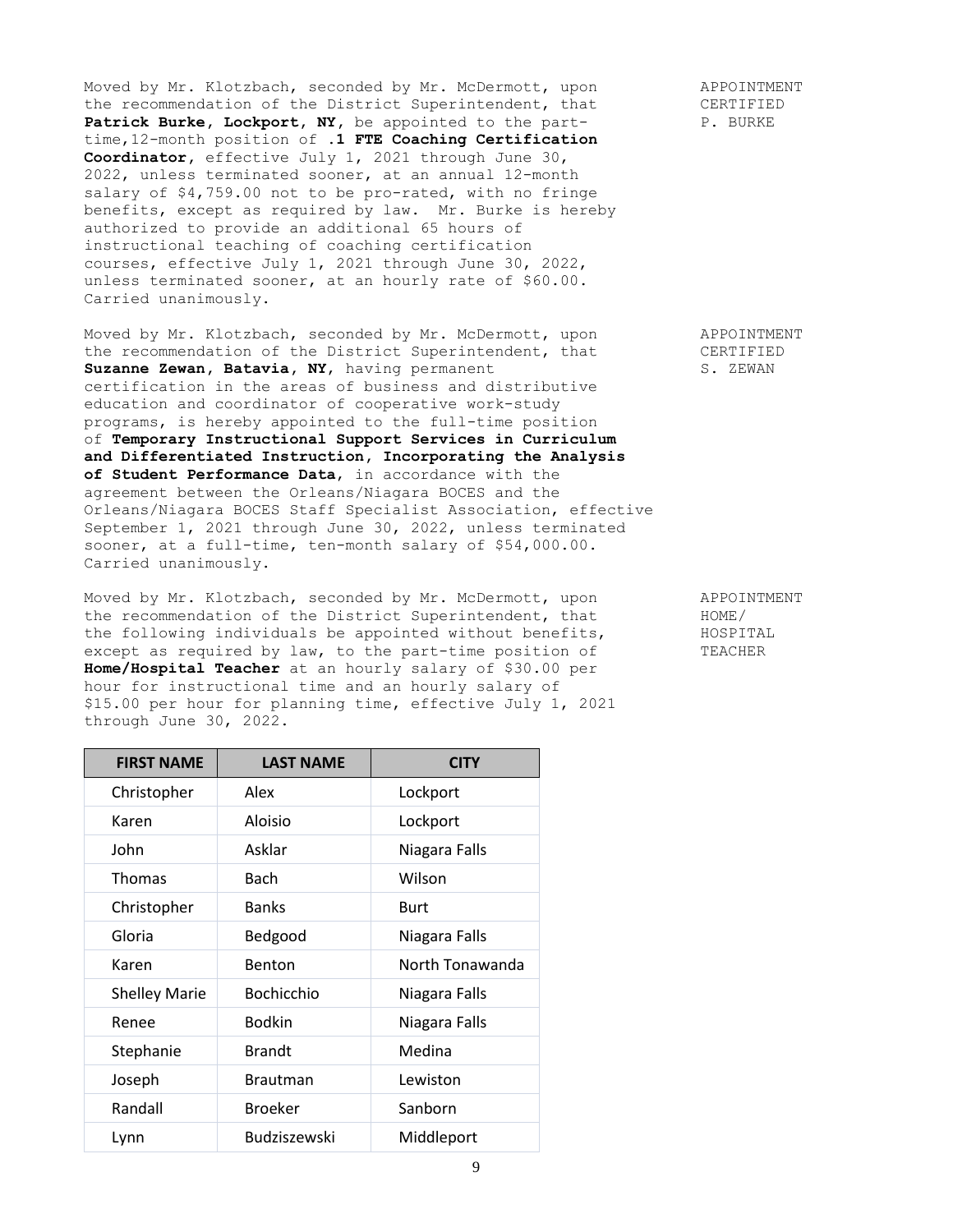| <b>FIRST NAME</b> | <b>LAST NAME</b> | <b>CITY</b>            |
|-------------------|------------------|------------------------|
| Colleen           | <b>Burgio</b>    | Lockport               |
| Alanna            | <b>Burt</b>      | <b>Grand Island</b>    |
| <b>Brian</b>      | <b>Busch</b>     | <b>Buffalo</b>         |
| Todd              | <b>Bush</b>      | Depew                  |
| Vincent           | Capolupo         | Niagara Falls          |
| Gina              | Carbin           | Ransomville            |
| Tanyetta          | Carter           | Niagara Falls          |
| Karlene           | Cieslik          | Niagara Falls          |
| Jayme             | Clark            | Newfane                |
| Andrea            | Cliffe           | Niagara Falls          |
| Susan             | Conway           | Lewiston               |
| Joyce             | Copeland         | Youngstown             |
| Fredia            | Cowart           | Niagara Falls          |
| Cori              | Cuddahee         | Niagara Falls          |
| Diana             | Daigler          | Gasport                |
| Peter             | DiLorenzo        | Lyndonville            |
| Ann               | Ditto            | Sanborn                |
| Cari              | <b>DuBois</b>    | Niagara Falls          |
| Margie            | Eason            | Medina                 |
| Amy               | Fiegl            | <b>Clarence Center</b> |
| Erica             | Fleming          | Niagara Falls          |
| Michael           | Gengo            | Cheektowaga            |
| Nicole            | Granto-Sheehan   | Niagara Falls          |
| Thomas            | Grape            | Niagara Falls          |
| Daniel            | Haick            | North Tonawanda        |
| Elizabeth         | Hake             | Tonawanda              |
| Sarah             | Hansgate         | Niagara Falls          |
| Marian            | Homiszczak       | Niagara Falls          |
| Michael           | Hooven           | Amherst                |
| Michelle          | Hudson           | Niagara Falls          |
| Loretta           | Jacob            | Niagara Falls          |
| Daniel            | Johnson          | Ransomville            |
| Suzanna           | Johnson          | Newfane                |
| Lynn              | Jones            | Lockport               |
| Patti             | King-Walter      | Niagara Falls          |
| Jennifer          | Kopec            | Tonawanda              |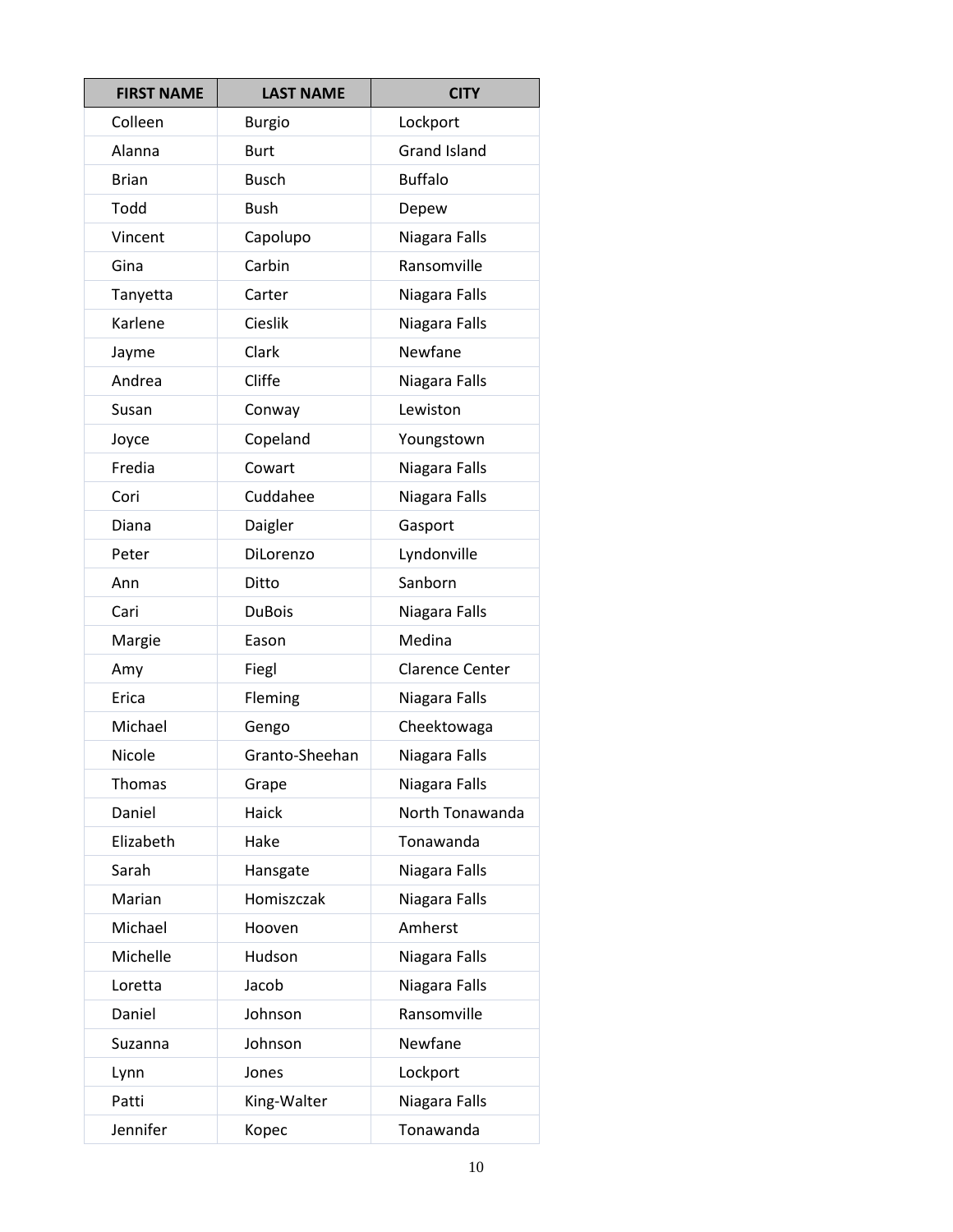| <b>FIRST NAME</b> | <b>LAST NAME</b> | <b>CITY</b>         |
|-------------------|------------------|---------------------|
| Melinda           | Lemke            | Wilson              |
| Mary Jane         | Licht            | North Tonawanda     |
| Stanley           | Mack             | Niagara Falls       |
| Margaret          | Mahar            | Wilson              |
| Thomas            | Marcantonio      | Niagara Falls       |
| Janet             | McDonald         | Lockport            |
| Kevin             | McNamara         | Niagara Falls       |
| Kathryn           | Mientkiewicz     | Medina              |
| Jenna             | Mitchell         | Kenmore             |
| Kimberly          | Mitchell         | Lockport            |
| Clarissa          | Moore            | Niagara Falls       |
| John              | Mulcahy          | Niagara Falls       |
| Stacy             | Murray           | North Tonawanda     |
| Gina              | Oldani           | Tonawanda           |
| Sheila            | O'Leary-Adcock   | <b>East Amherst</b> |
| Ann Marie         | Orfano           | Niagara Falls       |
| Frank             | Orfano           | Niagara Falls       |
| Jaime             | Pero             | Niagara Falls       |
| John              | Pero, III        | Niagara Falls       |
| Mallory           | Piwtorak         | Tonawanda           |
| Pamela Jo         | Piwtorak         | Lewiston            |
| Casey             | Reiford          | <b>Buffalo</b>      |
| Lonna             | Reinbird         | Wilson              |
| Gina              | Reinhardt        | Tonawanda           |
| <b>Thomas</b>     | Robinson         | Medina              |
| Marisa            | Sauvageau        | Lewiston            |
| Catherine         | Searight-Barnes  | Williamsville       |
| Rebecca           | Senft            | North Tonawanda     |
| Linda             | Silvestri        | Niagara Falls       |
| Monica            | Smith-Gottlieb   | Niagara Falls       |
| Jennifer          | Sturgeon         | Lockport            |
| Sherree           | Swanson          | Niagara Falls       |
| Melissa           | Tower            | Youngstown          |
| <b>Brent</b>      | Tylec            | North Tonawanda     |
| Kenneth           | Wagner           | Niagara Falls       |
| Madonna           | Walker           | Lockport            |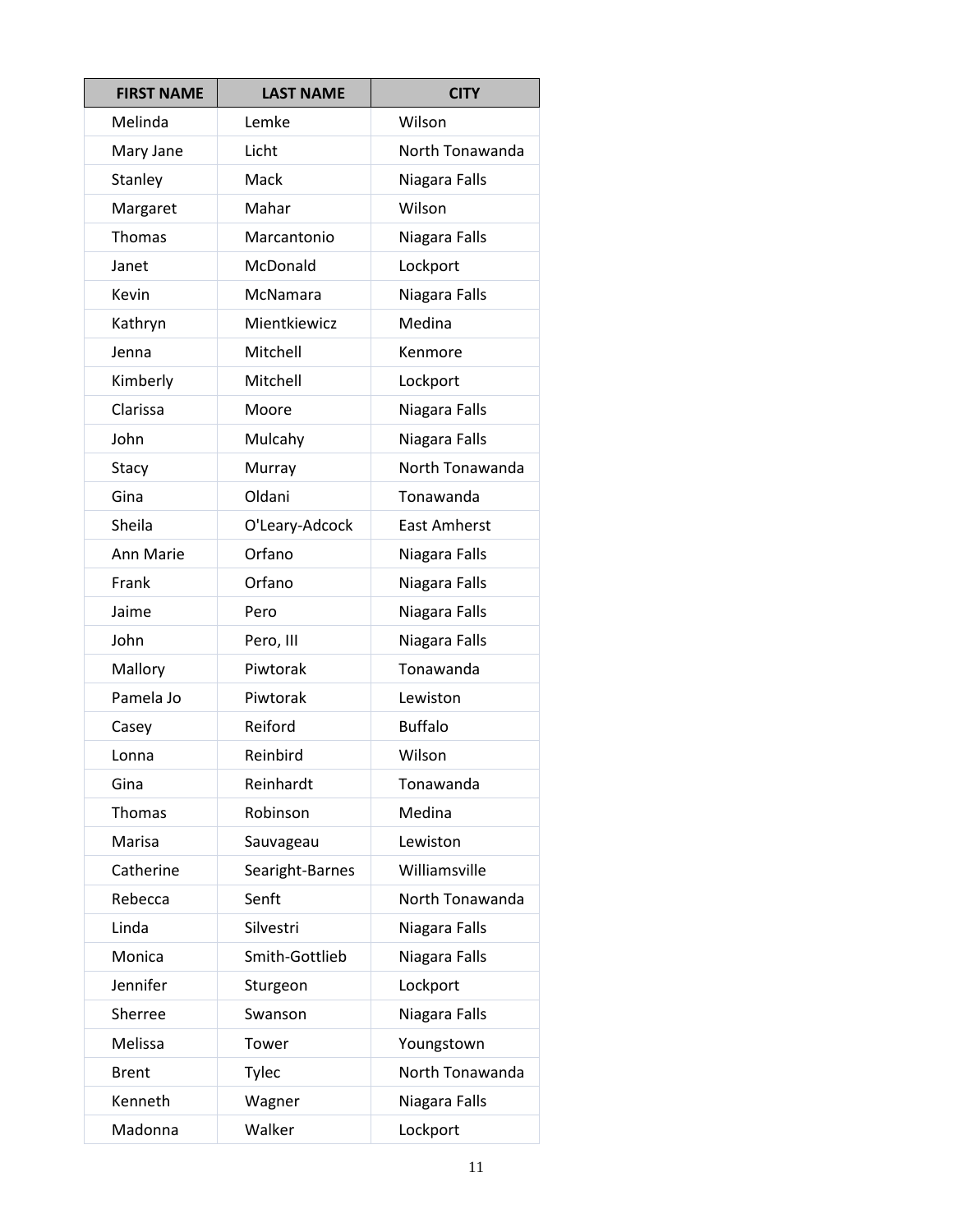| <b>FIRST NAME</b> | <b>LAST NAME</b> | CITY          |
|-------------------|------------------|---------------|
| Stephanie         | Walker           | East Amherst  |
| Christine         | Waters           | Burt          |
| Rasheen           | Wilson           | Niagara Falls |
| Lisa              | Wright           | Kenmore       |
| Susan             | Zamorski         | Niagara Falls |

Carried unanimously.

Moved by Mr. Klotzbach, seconded by Mr. McDermott, upon the APPOINTMENT recommendation of the District Superintendent, that the DRIVING following individuals be appointed on a part-time as-needed SCHOOL basis to the position of Driving School Instructor, at an INSTRUCTOR hourly rate of \$31.50 without benefits, except as provided by law, effective July 1, 2021 through June 30, 2022, unless terminated sooner.

| <b>Walter Cole</b>   | George Lonnen |
|----------------------|---------------|
| Williamsville, NY    | Albion, NY    |
| Carried unanimously. |               |

Moved by Mr. Kropp, seconded by Mr. Cancemi, that the EXTENDED District Superintendent is authorized to increase the SCHOOL salaries of extended school year Teacher Aides as follows,  $YEAR$ effective July 1, 2021: TEACHER

| Year 1:                                               |  | $$2,837.00$ (equates to $$15.25/hour$ ) | SALARIES |
|-------------------------------------------------------|--|-----------------------------------------|----------|
| Year 2:                                               |  | \$2,937.00 (equates to \$15.79/hour)    | 2021     |
| Year 3:                                               |  | $$3,037.00$ (equates to $$16.33/hour$ ) |          |
| Year 4:                                               |  | $$3,137.00$ (equates to $$16.87/hour$ ) |          |
| Year 5 or more: $$3,237.00$ (equates to \$17.40/hour) |  |                                         |          |
| Carried unanimously.                                  |  |                                         |          |

Moved by Mr. Kropp, seconded by Mr. Cancemi that the District Superintendent is authorized to increase the salaries as listed below for extended school year substitute employees, effective July 1, 2021:

| Retired BOCES Teacher                | \$120.00/day |
|--------------------------------------|--------------|
| Certified Teacher                    | \$110.00/day |
| Non-Certified Teacher                | \$105.00/day |
| Teacher Aide (Certified Teacher)     | \$86.00/day  |
| Teacher Aide (Non-Certified Teacher) | \$84.00/day  |
| Clerical                             | \$14.00/hour |
| School Nurse                         | \$34.00/hour |
| Carried unanimously.                 |              |

Moved by Mr. Kropp, seconded by Mr. Cancemi, upon the APPOINTMENT recommendation of the District Superintendent, that EXTENDED the attached list of individuals be appointed for the SCHOOL 2021 extended school year program, July 7, 2021 through YEAR 2021 August 18, 2021, unless terminated sooner, without benefits, except as provided by law, at the salary and position indicated on the attached list. Services of these individuals shall be at-will and at the pleasure of the Board of Education. The appointments are subject to the completion of paperwork as required by the District Superintendent. Carried unanimously.

| SALARIES<br>2021                                       |  |
|--------------------------------------------------------|--|
| EXTENDED<br>SCHOOL<br>YEAR<br>SUBSTITUTE<br>RATES 2021 |  |

**AIDE**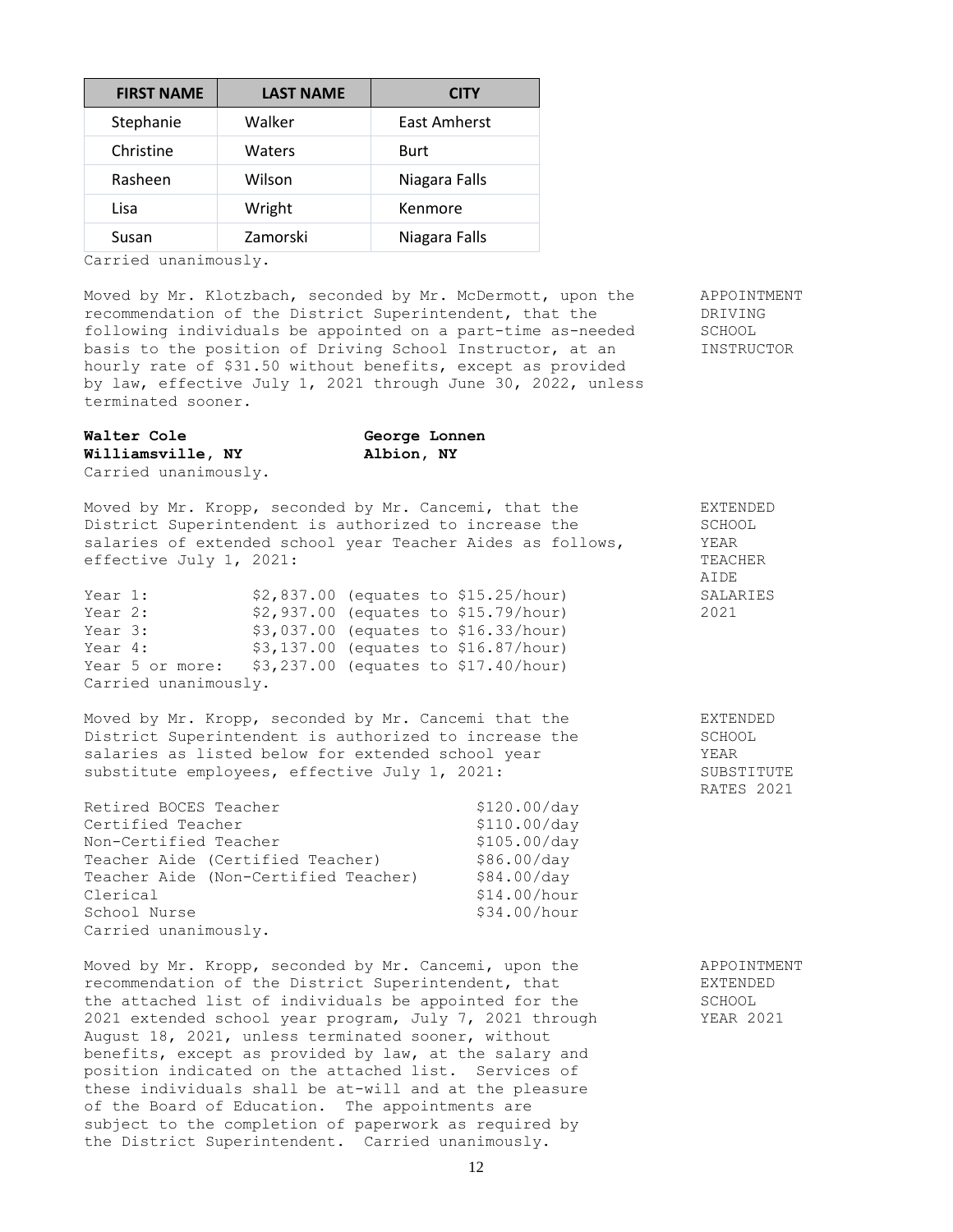Moved by Mr. Kropp, seconded by Mr. Cancemi, upon the APPOINTMENT<br>
recommendation of the District Superintendent, that ARYENDED recommendation of the District Superintendent, that the following individuals be appointed on an as-needed SCHOOL basis as substitutes for the 2021 extended school year YEAR 2021 program, July 7, 2021 through August 18, 2021, unless terminated sooner, without benefits except as provided by law, at the daily salary and position indicated below. Services of these individuals shall be at-will and at the pleasure of the Board of Education. The appointments are subject to the completion of paperwork as required by the District Superintendent.

| Cheryl Connolly      | Sub. Teacher Aide | \$84/day |
|----------------------|-------------------|----------|
| Aimee Jo Maskell     | Sub. Teacher Aide | \$84/day |
| Carried unanimously. |                   |          |

Moved by Mr. Kropp, seconded by Mr. Cancemi, upon the APPOINTMENT recommendation of the District Superintendent, that the EXTENDED position of the following individuals previously appointed SCHOOL for the 2021 extended school year program, July 7, 2021 YEAR 2021 through August 18, 2021, be revised as follows:

| Heather Schmitt      | 1.0 FTE Teacher Aide | \$2,650.00 |
|----------------------|----------------------|------------|
| Kristen Kalbfliesh   | Sub. Teacher Aide    | \$84/day   |
| Kathy Raetz          | Sub. Teacher Aide    | \$84/day   |
| Catherine Snyder     | Sub. Teacher Aide    | \$84/day   |
| Carried unanimously. |                      |            |

Moved by Mr. Kropp, seconded by Mr. Cancemi, upon the APPOINTMENT recommendation of the District Superintendent, that the EXTENDED following individuals previously appointed for the 2021 SCHOOL extended school year program be removed: YEAR 2021

### **Kimberly Fleckenstein Meghan Schwartz Alexandra Wende** Carried unanimously.

Moved by Mr. Klotzbach, seconded by Mr. McDermott, upon APPOINTMENT the recommendation of the District Superintendent, that **REGIONAL** the 2021 regional summer school program rates be SUMMER established as follows:  $SCHOOL 2021$ 

#### **Teacher Aide**

| If served as Teacher Aide for the |              |
|-----------------------------------|--------------|
| 2012-2019 program:                | \$15.75/hour |
| All other Teacher Aides hired:    | \$15.25/hour |
|                                   |              |

# **Substitute Teacher Aide \$14.00/hour**

Carried unanimously.

Moved by Mrs. Swearingen, seconded by Mrs. Feltz, upon APPOINTMENT the recommendation of the District Superintendent, that REGIONAL the attached list of individuals be appointed for the SUMMER 2021 regional summer school program, with effective SCHOOL dates as indicated, unless terminated sooner, without 2021 benefits, except as required by law, at the salary indicated on the attached list. Services of these

13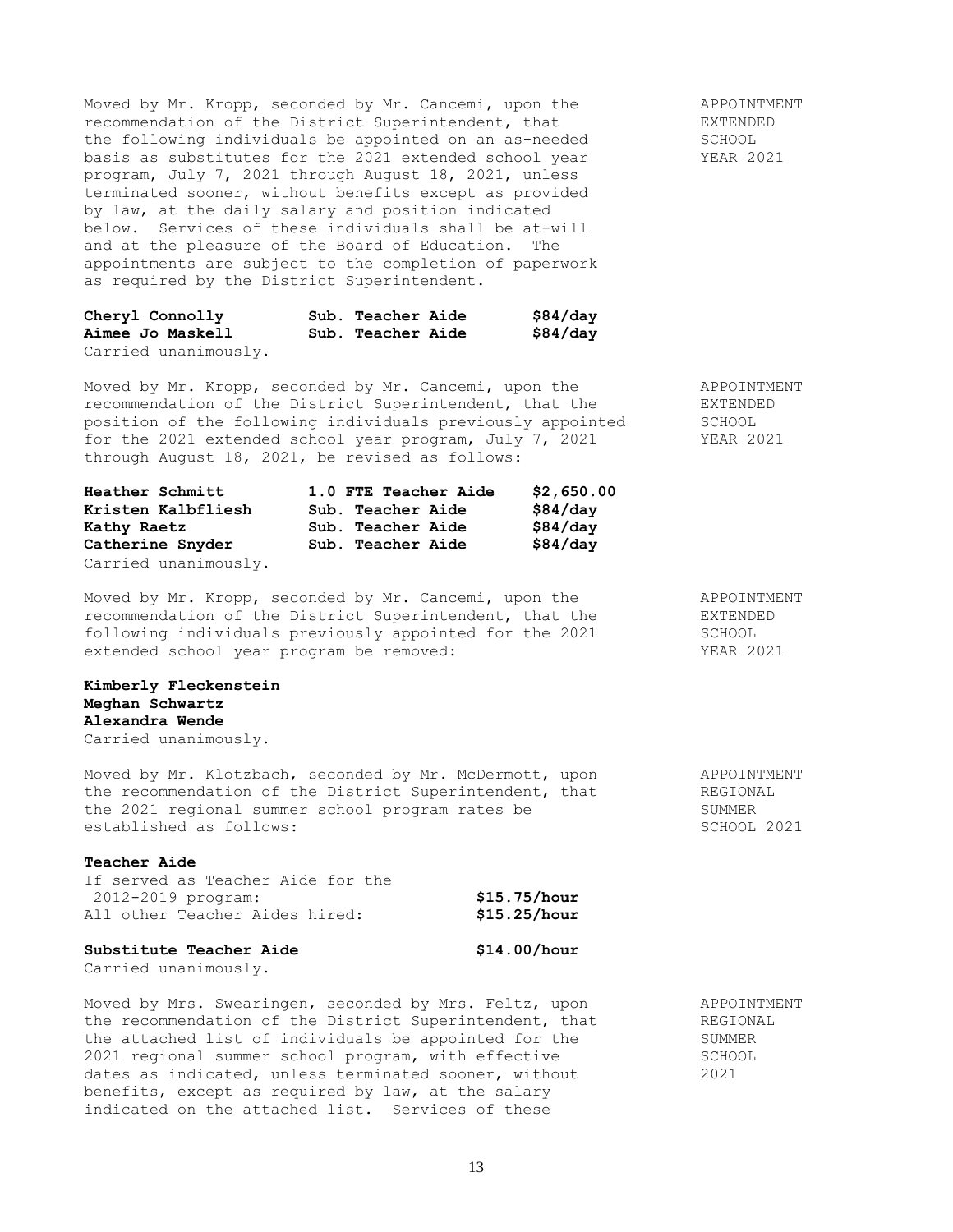individuals shall be at-will and at the pleasure of the Board of Education. The appointments are subject to completion of paperwork as required by the District Superintendent. Carried unanimously.

Moved by Mrs. Swearingen, seconded by Mrs. Feltz, upon APPOINTMENT the recommendation of the District Superintendent, that MENTOR pursuant to the Orleans/Niagara BOCES mentoring program plan and regulations of the Commissioner of Education (8 NYCCR Sections  $80.34(b)$  (2) and  $100.2$  (dd)), that the following individual(s) be appointed to serve as a Mentor, with the effective dates indicated below, unless terminated sooner, at a stipend of \$500 for the school year (to be pro-rated if an individual's service as a Mentor commences after September 1, 2021 or is discontinued prior to June 30, 2022). The appointment of the individual(s) is contingent upon their participation in any required training as scheduled by the BOCES.

# **Name Effective Dates Paul Herrmann 9/1/21-11/17/21**

Carried unanimously.

Moved by Mrs. Swearingen, seconded by Mrs. Feltz, upon the APPOINTMENT recommendation of the District Superintendent, that **Dylan** NON-CERT.<br>**Duncanson, Lyndonville, NY**, be appointed to the position PROB. **Duncanson, Lyndonville, NY,** be appointed to the position of **Cleaner**, to serve a 52-week probationary period, D.DUNCANSON effective June 7, 2021, at an hourly salary of \$13.27. Carried unanimously.

Moved by Mrs. Swearingen, seconded by Mrs. Feltz, upon the APPOINTMENT recommendation of the District Superintendent, that **Linda** MON-CERT. recommendation of the District Superintendent, that Linda **Bernard, Gasport, NY,** be appointed to the position of L. BERNARD **Inventory Clerk,** effective July 1, 2021 through June 30, 2022, unless terminated sooner, at an hourly salary of \$14.00. This position is without benefits, except as required by law and with the exception that the individual shall receive five vacation days per fiscal year, five days of accrued paid sick leave, with a maximum accrual of 50 days, and two days of accrued personal business leave per fiscal year, which may be used if approved by the District Superintendent, not to be carried over. Inventory Clerk shall follow the administrative calendar, including paid holidays that occur during the work period. This individual may be permitted to enroll in single-person health insurance coverage, two-person health insurance coverage, or family health insurance coverage, at her own expense (by remitting to the BOCES the full premium payable for such coverage), providing that the eligibility requirements of the health insurance plan are satisfied and fulfilled. The employment of this individual shall be utilized solely on an as-needed basis at the discretion of the District Superintendent. The standard work day for the Inventory Clerk is 7.5 hours per day. Carried unanimously.

Moved by Mrs. Swearingen, seconded by Mrs. Feltz, upon the APPOINTMENT recommendation of the District Superintendent, that the TEACHER following individuals be appointed to the full-time position AIDE<br>of **Teacher Aide (Personal Care)**, effective September 1, 2021 (PERSONAL of **Teacher Aide (Personal Care),** effective September 1, 2021 through June 30, 2022, unless terminated sooner, at the CARE) hourly salaries as indicated. The listed employees shall 2021-2022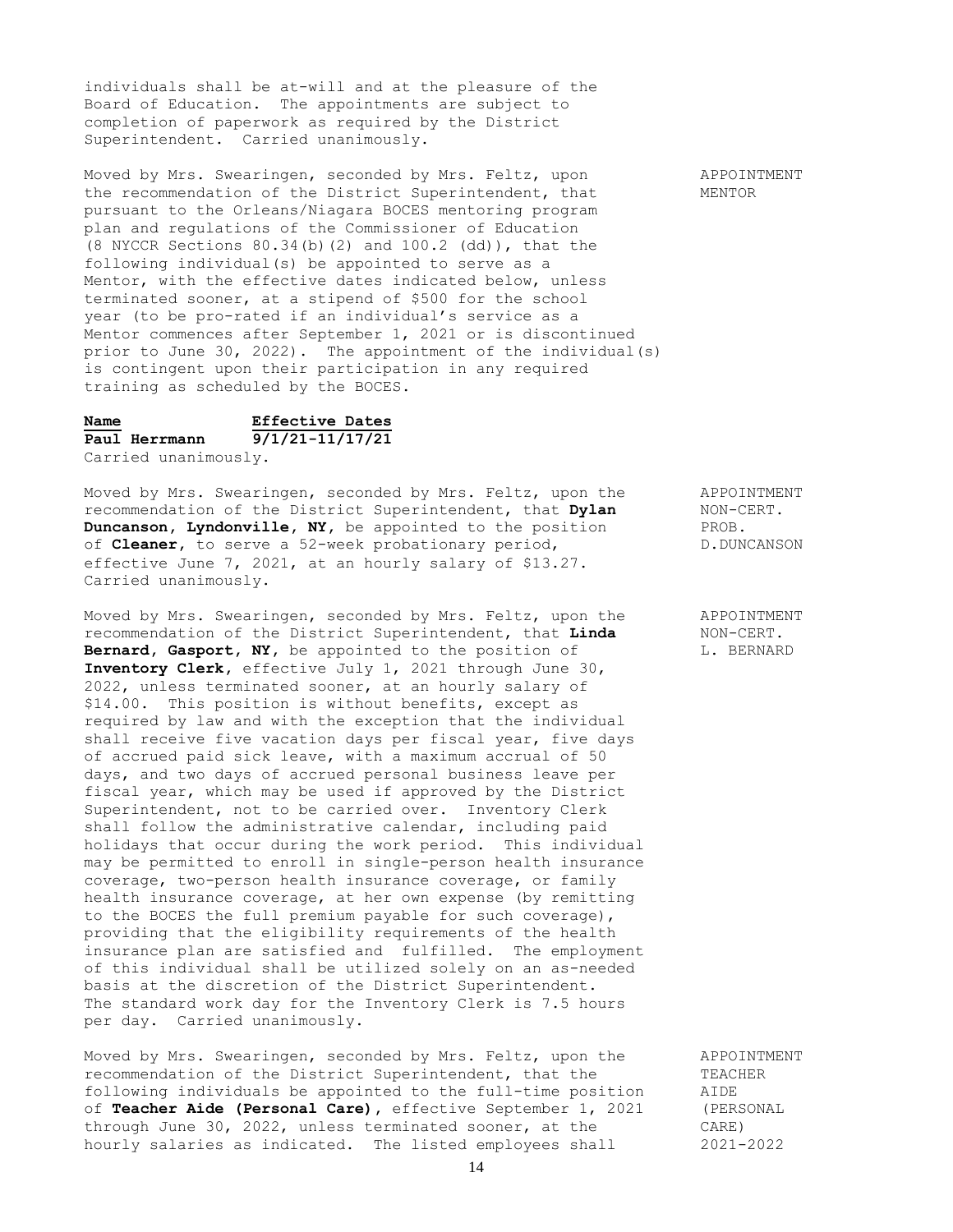continue to be covered by the terms and conditions of employment that were adopted by the board in August 2019.

| <b>First Name</b> | <b>Last Name</b> | <b>City</b>        | 2021-2022          |  |  |
|-------------------|------------------|--------------------|--------------------|--|--|
|                   |                  |                    | <b>Hourly Rate</b> |  |  |
| Sheryl            | <b>Bates</b>     | Lockport           | \$14.79            |  |  |
| Jerastaysia       | <b>Briggs</b>    | Niagara Falls      | \$14.79            |  |  |
| Kristine          | <b>Burns</b>     | Lockport           | \$14.79            |  |  |
| Karen             | <b>Draves</b>    | Tonawanda          | \$14.79            |  |  |
| Samantha          | Fitzgerald       | North<br>Tonawanda | \$14.79            |  |  |
| Amanda            | Graban           | Sanborn            | \$14.79            |  |  |
| Amber             | Greene           | Gasport            | \$14.79            |  |  |
| Deborah           | Hurst            | Lockport           | \$14.79            |  |  |
| Courtney          | Joy              | Medina             | \$14.50            |  |  |
| Lisa              | Martin           | <b>Barker</b>      | \$14.79            |  |  |
| I'shani           | Moore            | Niagara Falls      | \$14.79            |  |  |
| Mary-Ellen        | Moorhouse        | Lewiston           | \$14.79            |  |  |
| Cathy             | <b>Morales</b>   | Appleton           | \$14.79            |  |  |
| Lisa              | Mueller          | Niagara Falls      | \$14.79            |  |  |
| Joyce             | Munn             | Medina             | \$15.77            |  |  |
| Cheryl            | Orlikowski       | Lockport           | \$14.79            |  |  |
| John              | Osterhoudt       | Medina             | \$14.79            |  |  |
| Kathy             | Raetz            | Newfane            | \$14.79            |  |  |
| Rebecca           | Rinker           | Medina             | \$14.79            |  |  |
| Amy               | Ritchie          | Newfane            | \$14.80            |  |  |
| Sally             | Smist            | Newfane            | \$15.77            |  |  |
| Emily             | Smith            | Lockport           | \$14.79            |  |  |
| <b>Thomas</b>     | Smith            | Albion             | \$14.79            |  |  |
| Dawn              | <b>Summers</b>   | Newfane            | \$14.79            |  |  |
| Douglas           | Thiele           | Sanborn            | \$14.79            |  |  |
| Gary              | Withey           | Medina             | \$14.79            |  |  |

Carried unanimously.

Moved by Mr. Klotzbach, seconded by Mr. McDermott, upon APPOINTMENT the recommendation of the District Superintendent, that SUBSTITUTE the following individual(s) be appointed, without benefits, TEACHER except as required by law, to the position of **Substitute** AIDE **Teacher Aide (Non-Certified),** effective as indicated below, (NONwith services to be utilized on an as-needed basis at the CERTIFIED) discretion of the District Superintendent, at a daily rate of \$84.00. Employment shall automatically be discontinued effective June 30, 2021, unless employment is terminated sooner. Service shall be at-will and at the pleasure of the Board of Education.

**Paige Sandolfini John Reigelsperger Appleton, NY Niagara Falls, NY** Carried unanimously.

**Effective Date: 5/11/21 Effective Date: 5/21/21**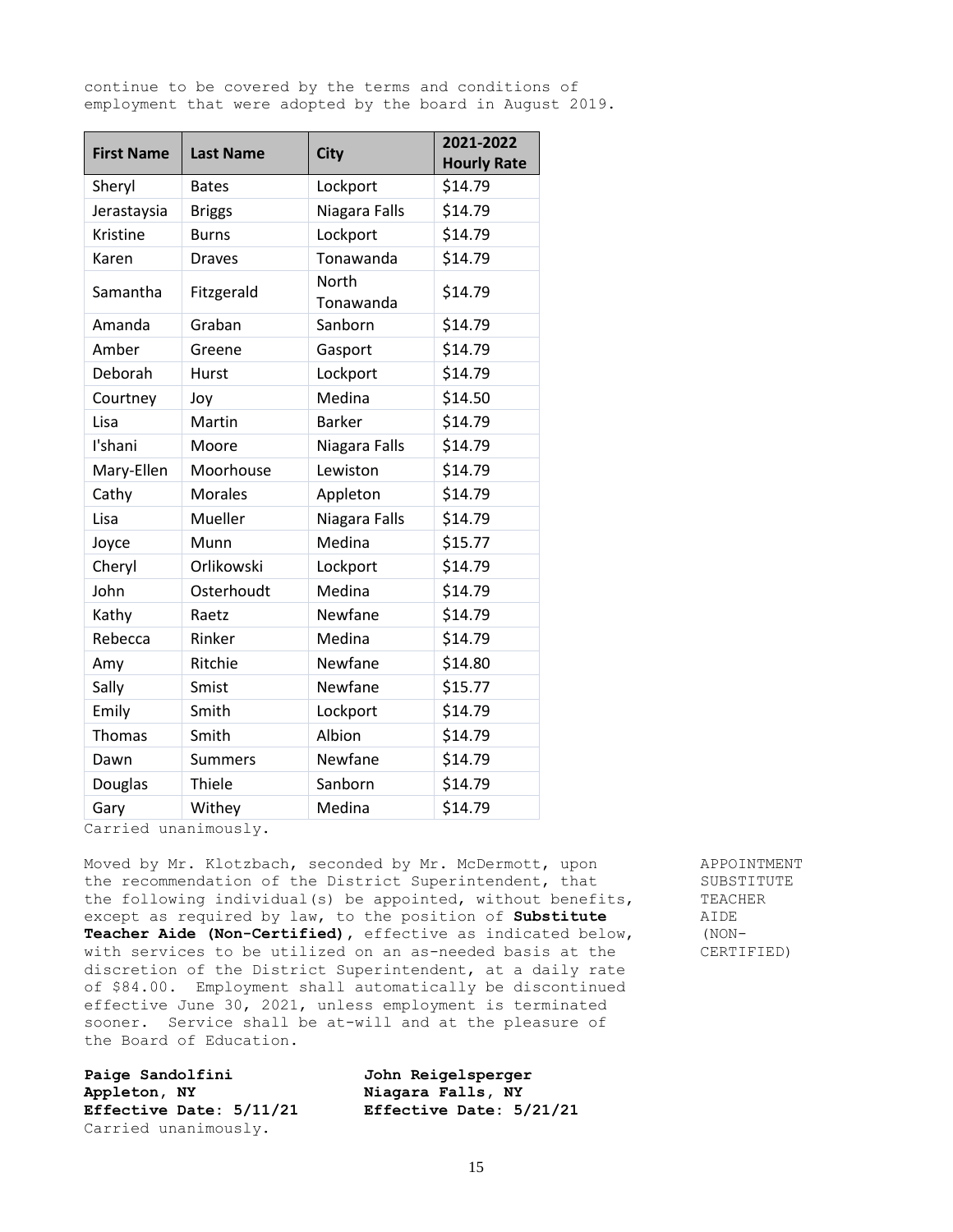Moved by Mr. Klotzbach, seconded by Mr. McDermott, upon and APPOINTMENT<br>the recommendation of the District Superintendent, that TEMPORARY/ the recommendation of the District Superintendent, that TEMPORARY/<br> **Alicia Ritz-Smith, Lockport, NY,** be appointed to the SUBSTITUTE Alicia Ritz-Smith, Lockport, NY, be appointed to the SUBSTITU.<br>position of Temporary/Substitute Clerical, effective CLERICAL position of Temporary/Substitute Clerical, effective July 1, 2021 through June 30, 2022, unless employment is RITZ-SMITH terminated sooner, at a salary of \$40.00 per hour, with services to be utilized on an as-needed basis. There will be no fringe benefits, except as required by law. Carried unanimously.

Moved by Mr. Klotzbach, seconded by Mr. McDermott, upon APPOINTMENT the recommendation of the District Superintendent, that TEMPORARY/ Sunny Blajszczak, Medina, NY, be appointed to the position SUBSTITUTE of **Temporary/Substitute Clerical,** effective June 10, 2021 CLERICAL through June 30, 2022, unless employment is terminated BLAJSZCZAK sooner, at a salary of \$20.00 per hour, with services to be utilized on an as-needed basis. There will be no fringe benefits, except as required by law. Carried unanimously.

Moved by Mr. Klotzbach, seconded by Mr. Kropp, upon the ABANDONMENT recommendation of the District Superintendent, that the OF<br>employment of Selena Herkimer, Teacher Aide (Personal POSITION recommendation of the *resortion* of the **Resonal** employment of **Selena Herkimer, Teacher Aide (Personal Care)**, is terminated due to abandonment of position, s. HERKIMER and the position is declared vacant, effective June 10, 2021. Carried unanimously.

Moved by Mr. Klotzbach, seconded by Mr. Kropp, upon the CHANGE recommendation of the District Superintendent, that the IN WORK<br>work year of Susan. Francis. Certified Work-Based Learning YEAR work year of Susan, Francis, Certified Work-Based Learning **Coordinator,** be reduced from 11-month to 10-months, effective July 1, 2021. Carried unanimously.

Moved by Mrs. Osborn, seconded by Mrs. Swearingen, that the HEALTH District Superintendent is authorized to offer enrollment INSURANCE in health insurance coverage to non-bargaining unit employees FOR (including but not limited to adult/continuing education NONemployees, home/hospital teachers, and per diem substitute BARGAINING employees) whose employment is deemed full-time under UNIT applicable law and whose terms and conditions of employment EMPLOYEES do not otherwise include health insurance coverage. The enrolling employee(s) shall be responsible for payment for the full premium cost of such health insurance coverage. The District Superintendent shall also have the authority to determine the applicable standard measure periods, initial measurement periods, administrative periods, stability periods, enrollment periods, and other time periods and procedures, in order to implement, and effect compliance with, the applicable law. Carried unanimously.

Moved by Mr. Klotzbach, seconded by Mr. Bond, upon the SALARY<br>recommendation of the District Superintendent, that the SINCREASE recommendation of the District Superintendent, that the following full-time, 12-month annual salaries for the NONlisted employees be established, effective July 1, 2021. BARGAINING The employees listed below shall continue to be covered UNIT by the terms and conditions of employment for Non- ADMIN. Bargaining Unit Administrative Assistants and Clerical ASSTS. & Staff that were adopted by the Board. The contract of the CLERICAL CLERICAL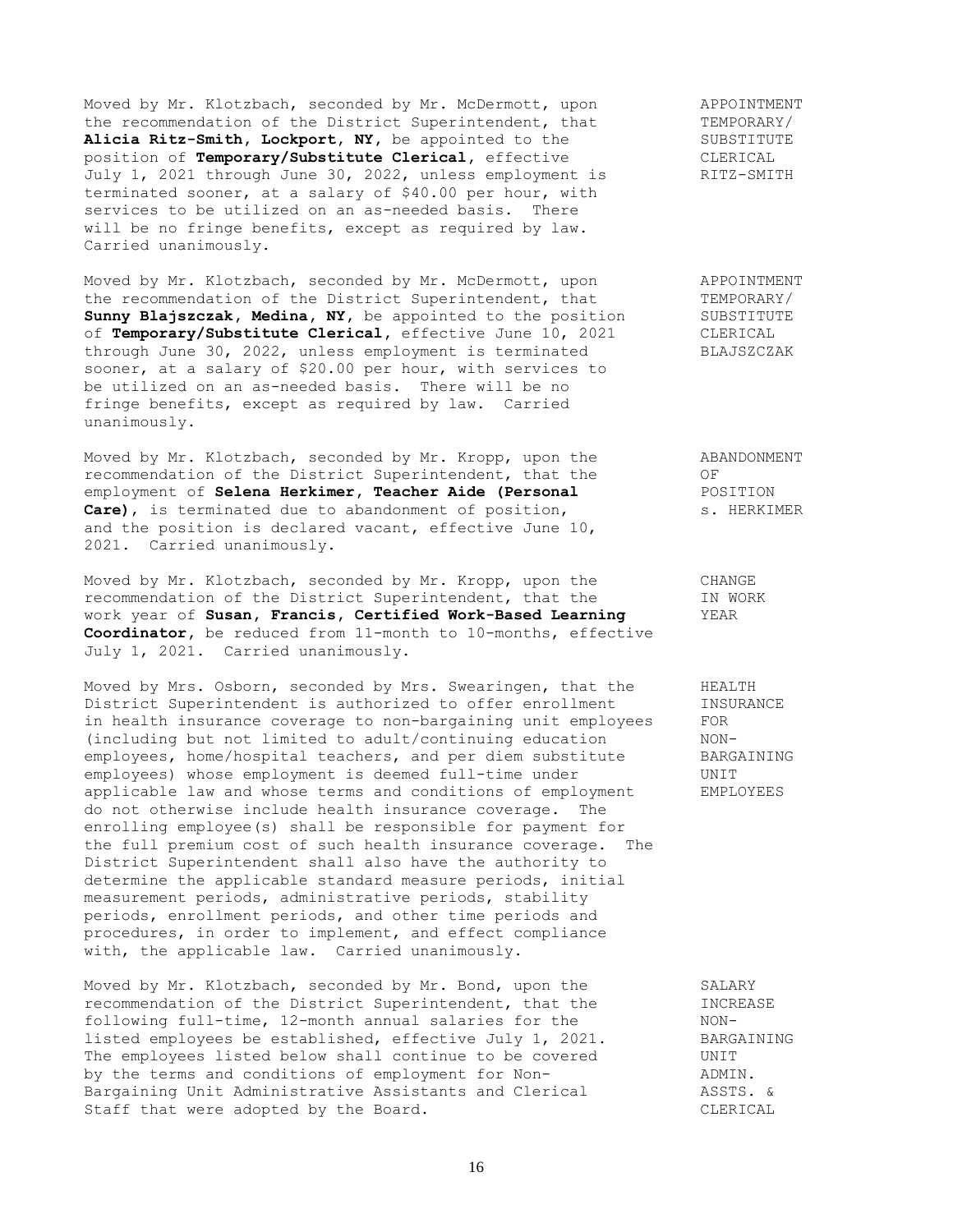| First Name | Last Name  | <b>FTE</b> | Position               | 2021-2022<br>Salary |
|------------|------------|------------|------------------------|---------------------|
| Nicole     | Bensley    | 1.00       | Secretary II           | \$49,989            |
| Candi      | Curry      | 1.00       | Secretary II           | \$41,616            |
| Bernadette | George     | 1.00       | Senior Clerk           | \$41,786            |
| Cynthia    | Hurt.      | 1.00       | Secretary to Dist Supt | \$71,426            |
| Susan      | Soos       | 1.00       | Computer Operator      | \$50,977            |
| Diane      | Stamp      | 1.00       | Sr Acct Clerk/Typist   | \$47,915            |
| Carrie     | Standish   | 1.00       | Secretary I            | \$48,755            |
| Kelly      | von Kramer | 1.00       | Treasurer              | \$76, 227           |
|            |            |            |                        |                     |

Carried unanimously.

Moved by Mr. Klotzbach, seconded by Mr. Bond, upon the SALARY recommendation of the District Superintendent, that the  $I$  INCREASE following full-time, 10-month annual salaries be established for the listed Teacher Aides, effective September 1, 2021. The listed employees shall continue to be covered by the terms and conditions of employment that were adopted by the Board in November 2020.

| <b>First Name</b> | Last Name | <b>FTE</b> | 2021-2022<br>Salary |
|-------------------|-----------|------------|---------------------|
| Julie             | Berry     | 1.00       | \$18,666            |
| Mark              | McCabe    | 1.00       | \$18,666            |
| William           | Morgan    | 1.00       | \$18,666            |
| Victoria          | Polito    | 1.00       | \$18,666            |
| Jennifer          | Van Wycke | 1.00       | \$18,666            |

Carried unanimously.

Moved by Mrs. Covell, seconded by Mr. Klotzbach, that the NYSSBA Board of Education nominate **Linda Hoffman** for Area 1 AREA 1 Director of the New York State School Boards Association, DIRECTOR term of January 1, 2022 through December 31, 2023. NOMINATION Carried unanimously.

Moved by Mrs. Covell, seconded by Mr. Klotzbach, upon the CONFERENCE recommendation of the District Superintendent, that the REQUEST following conference request be approved:

**Wayne Van Vleet, NYS Association of Management Advocates for School Labor Affairs, Inc. (MASLA) Summer Conference,** Saratoga Springs, NY, July 18-21, 2021. Est. cost: \$1,291.00. Carried unanimously.

Moved by Mr. Klotzbach, seconded by Mrs. Covell, that having LEASE determined that it is in the best financial interest of the AGREEMENT Orleans/Niagara BOCES, to enter into an agreement with First WITH Presbyterian Church in Albion, NY, term of July 1, 2021 FIRST through June 30, 2022, for lease of space of BOCES' PRESBYeducational programs, such determination having been based TERIAN upon a review of the BOCES' programmatic needs and market CHURCH for available space, the Board approves the lease agreement, as submitted, and authorizes the Board President and/or the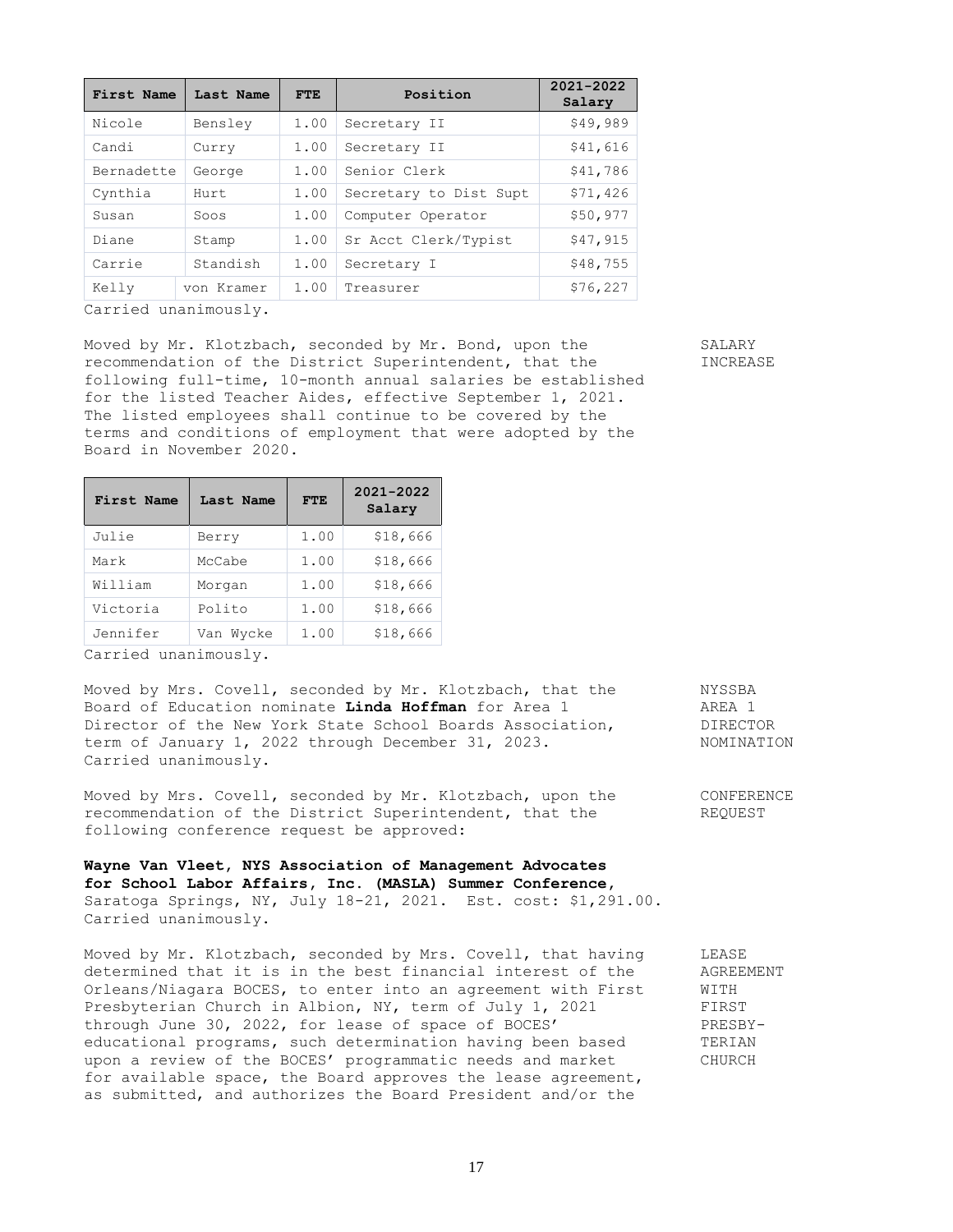District Superintendent to execute the agreement upon approval of the BOCES' General Counsel and containing any revisions as approved by the General Counsel. Carried unanimously.

Moved by Mr. Klotzbach, seconded by Mrs. Covell, upon the NEW YORK recommendation of the District Superintendent, that the STATE following resolution be approved: SOLID

WHEREAS, it is the plan of a number of BOCES districts in New York, to consent to jointly enter into an agreement for the 2021-2022 fiscal year for Academic and Professional Group/Gale Cengage, Alexandria (Companion Corporation), Capstone, EBSCO, Encyclopaedia Britannica, Inc., FactCite Lincoln Library, Follett School Solutions, Inc., Infobase/FOF, Insignia Software Corp., JSTOR/Ithaka Harbors, Inc., Kids Discover, LLC, Learning A to Z, Maps.com, Media Flex, Inc., New Dimension Media, NewsBank, Inc., Noodle Tools, Press4Kids, Inc./News-O-Matic, ProQuest, Rosen Publishing, Rosen Publishing-Cavendish Square, Scholastic, Inc., SpringShare, LLC, Swank Movie Licenses, TeachingBooks.Net LLC, TLC (The Library Corporation), Turnitin, Tumbleweed Press, Inc., Twig Education, World Book, Inc. and

WHEREAS, the Orleans/Niagara BOCES is desirous of participating with other BOCES Districts in New York State in join agreements for the school library products/vendors mentioned above as authorized by General Municipal Law, Section 119-0, and,

BE IT RESOLVED, that the Orleans/Niagara BOCES authorizes Erie 1 BOCES to represent it in all matters leading up to and entering intoa contract for the purchase of and licensing of the above mentioned products/vendors, and,

BE IT FURTHER RESOLVED, that the Orleans/Niagara BOCES agrees to assume its equitable share of the costs associated with Erie 1 BOCES negotiating the agreement, and

BE IT FURTHER RESOLVED, that the Orleans/Niagara BOCES agrees (1) to abide by majority decisions of the participating BOCES on quality standards; (2) Erie 1 BOCES will negotiate contracts according to the major recommendations; (3) that after contract agreement, it will conduct all purchasing arrangements directly with the vendor. Carried unanimously.

Moved by Mr. Klotzbach, seconded by Mr. McDermott, upon RESIGNATION the recommendation of the District Superintendent, that M. TOLLI the resignation of **Michael Tolli, Welding Instructor,**  be accepted effective at the end of day the June 30, 2021. Carried unanimously.

Moved by Mr. Kropp, seconded by Mrs. Osborn, upon the POSITION recommendation of the District Superintendent, that INCREASE the tenure area of **Textile and Design** be increased by .5 FTE, effective July 1, 2021. Carried unanimously.

CONSORTIUM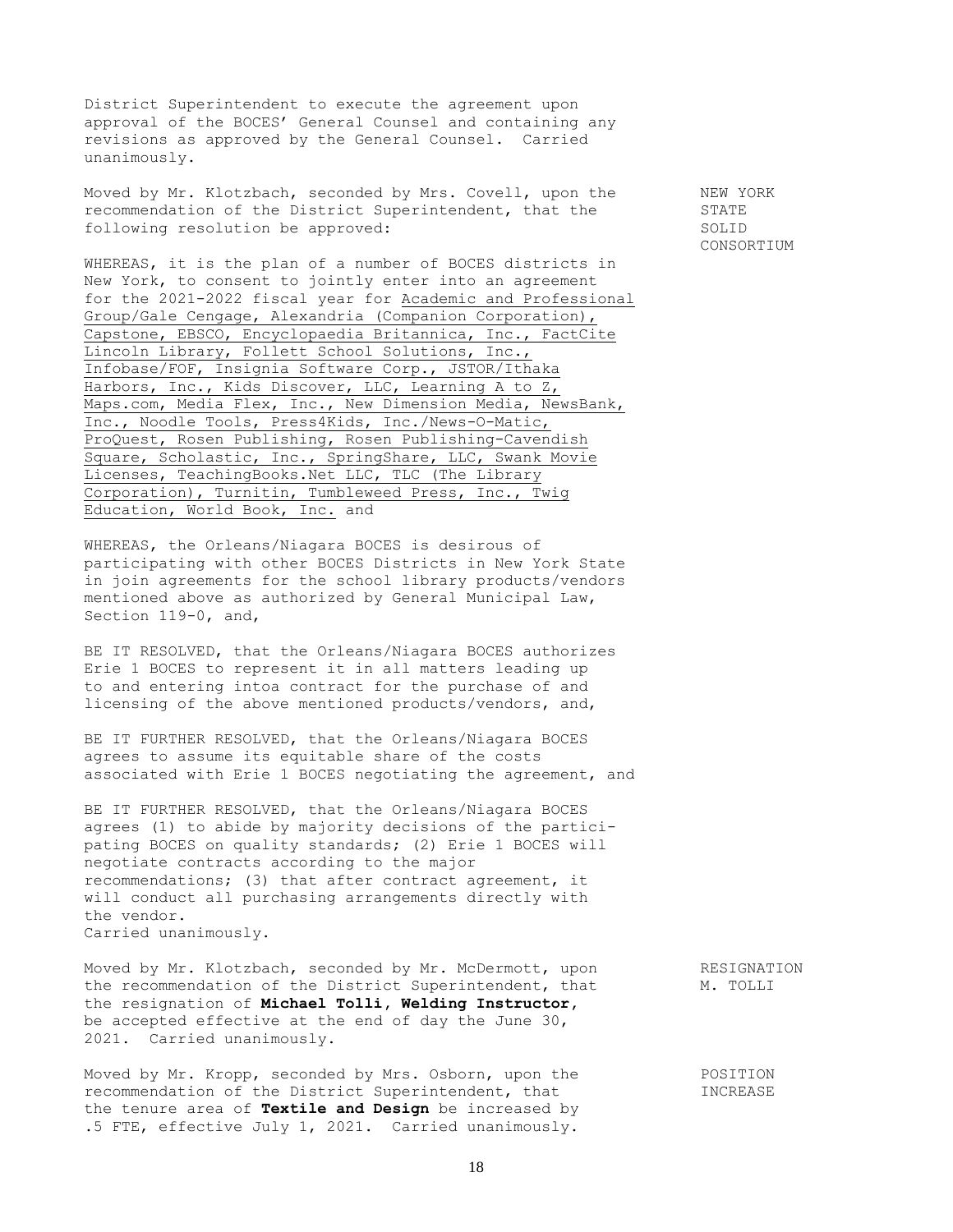Moved by Mr. Klotzbach, seconded by Mrs. Osborn, that RECALL the following resolution be approved: The process of the set of the following resolution be approved:

Whereas, there is a part-time (.5 FTE) vacancy in the tenure area of Textile and Design;

Therefore, Be It Resolved, **Debra Wilczak**, who is currently on the preferred eligible list in that tenure area, is hereby recalled to full-time (1.0 FTE) employment in the tenure area of **Textile and Design**, effective July 1, 2021. Carried unanimously.

Moved by Mr. Cancemi, seconded by Mrs. Osborn, upon APPOINTMENT the recommendation of the District Superintendent, EXTENDED that the attached list of individuals be appointed SCHOOL SCHOOL<br>for the 2021 extended school year program, July 7, STEAR 2021 for the 2021 extended school year program, July 7, 2021 through August 18, 2021, unless terminated sooner, without benefits, except as provided by law, at the salary and position indicated on the attached list. Services of these individuals shall be at-will and at the pleasure of the Board of Education. The appointments are subject to the completion of paperwork as required by the District Superintendent. Carried unanimously.

Moved by Mr. Cancemi, seconded by Mrs. Osborn, upon APPOINTMENT the recommendation of the District Superintendent, EXTENDED that the following individuals be appointed on an SCHOOL as-needed basis as substitutes for the 2021 extended YEAR 2021 school year program, July 7, 2021 through August 18, 2021, unless terminated sooner, without benefits except as provided by law, at the daily salary and position indicated below. Services of these individuals shall be at-will and at the pleasure of the Board of Education. The appointments are subject to the completion of paperwork as required by the District Superintendent.

**Karen Green Sub. Teacher Aide \$84/day** Carried unanimously.

Moved by Mr. Klotzbach, seconded by Mrs. Swearingen, The REGIONAL REGIONAL REGIONAL REGIONAL upon the recommendation of the District Superintendent, that the 2021 regional summer school program rates be SCHOOL established as follows: SALARY

## **Clerical \$15.25/hour 2021**

Carried unanimously.

Moved by Mr. McDermott, seconded by Mrs. Osborn, upon APPOINTMENT the recommendation of the District Superintendent, NON-CERT. that the following individuals be appointed to the TEACHER<br>full-time position of **Teacher Aide (Personal Care)**, AIDE full-time position of **Teacher Aide (Personal Care)**, effective September 1, 2021 through June 30, 2022, (PERSONAL unless terminated sooner, at the hourly salaries as CARE) indicated. The listed employees shall continue to be covered by the terms and conditions of employment that were adopted by the board in August 2019.

CLERICAL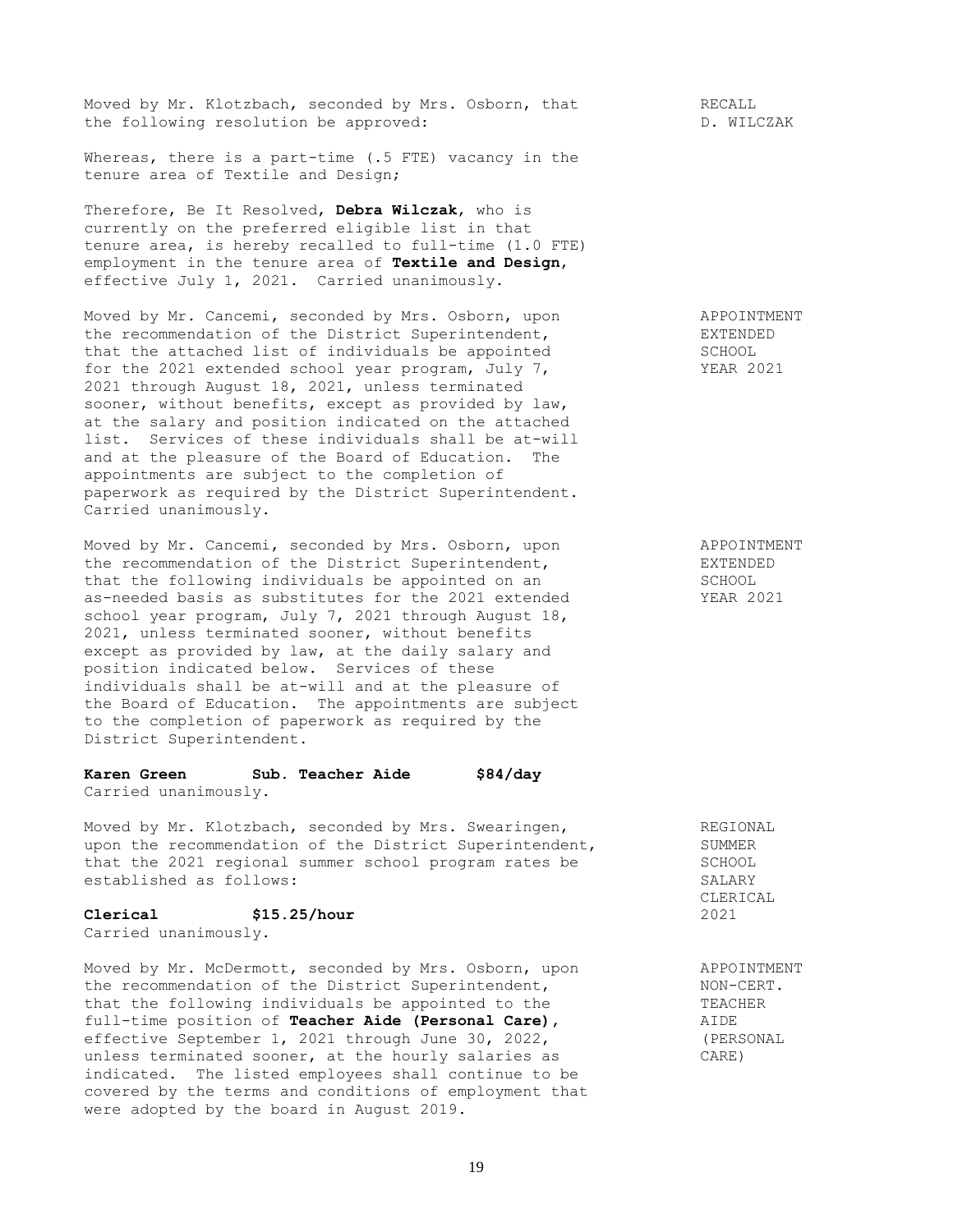|                      |                 | 2021-2022   |
|----------------------|-----------------|-------------|
| Name                 | City            | Hourly Rate |
| Nichole Gerling      | Lyndonville     | \$14.50     |
| Rukhsana Mahmood     | North Tonawanda | \$14.79     |
| Valentina Ruiz-Jakes | Olcott          | \$14.79     |
| Carried unanimously. |                 |             |

Moved by Mr. Klotzbach, seconded by Mrs. Osborn, upon POSITION the recommendation of the District Superintendent, REDUCTION that the tenure area of **English as a Second Language (ESL)** be reduced by .6 FTE, effective July 1, 2021. Carried unanimously.

Moved by Mr. Klotzbach, seconded by Mrs. Osborn, upon LAYOFF the recommendation of the District Superintendent, that the following person(s), listed from most senior to least senior, in the tenure area of **English as a Second Language (ESL)** be laid off effective July 1, 2021:

#### **Jessica Whitcomb**

Carried unanimously.

Moved by Mr. Klotzbach, seconded by Mrs. Osborn, upon PREFERRED<br>the recommendation of the District Superintendent. the recommendation of the District Superintendent, that the following person(s) in the tenue area of LIST **English as a Second Language (ESL)** be placed on a preferred eligibility list for recall within seven years:

#### **Jessica Whitcomb**

Carried unanimously.

Moved by Mr. Kropp, seconded by Mr. Cancemi, upon APPOINTMENT the recommendation of the District Superintendent, SUMMER 2021 that the following individuals be appointed without benefits, except as provided by law, to perform curriculum work during the Summer of 2021 at an hourly rate of \$20.00:

| Matt Anastasi           | Maximum 20 hours |  |
|-------------------------|------------------|--|
| James Atzrott           | Maximum 20 hours |  |
| Deirdre Bailey          | Maximum 12 hours |  |
| Kaitlin Balcerzak       | Maximum 12 hours |  |
| Stephanie Brandt        | Maximum 20 hours |  |
| Scott Brauer            | Maximum 20 hours |  |
| Melissa Brigham         | Maximum 20 hours |  |
| <b>Jeff Brown</b>       | Maximum 20 hours |  |
| Christine Burdick       | Maximum 20 hours |  |
| Anne Carnahan           | Maximum 20 hours |  |
| Pauline Carney          | Maximum 20 hours |  |
| <b>Genevieve Chmiel</b> | Maximum 20 hours |  |
| Brittany Conte          | Maximum 22 hours |  |
| Erica Cook              | Maximum 20 hours |  |
| Lisa Cook               | Maximum 20 hours |  |
| Lena Crocker            | Maximum 12 hours |  |
| Amber Croff             | Maximum 20 hours |  |
| <b>Joe Croff</b>        | Maximum 20 hours |  |
| Stacy Danner            | Maximum 12 hours |  |
| Katie D'Avirro          | Maximum 10 hours |  |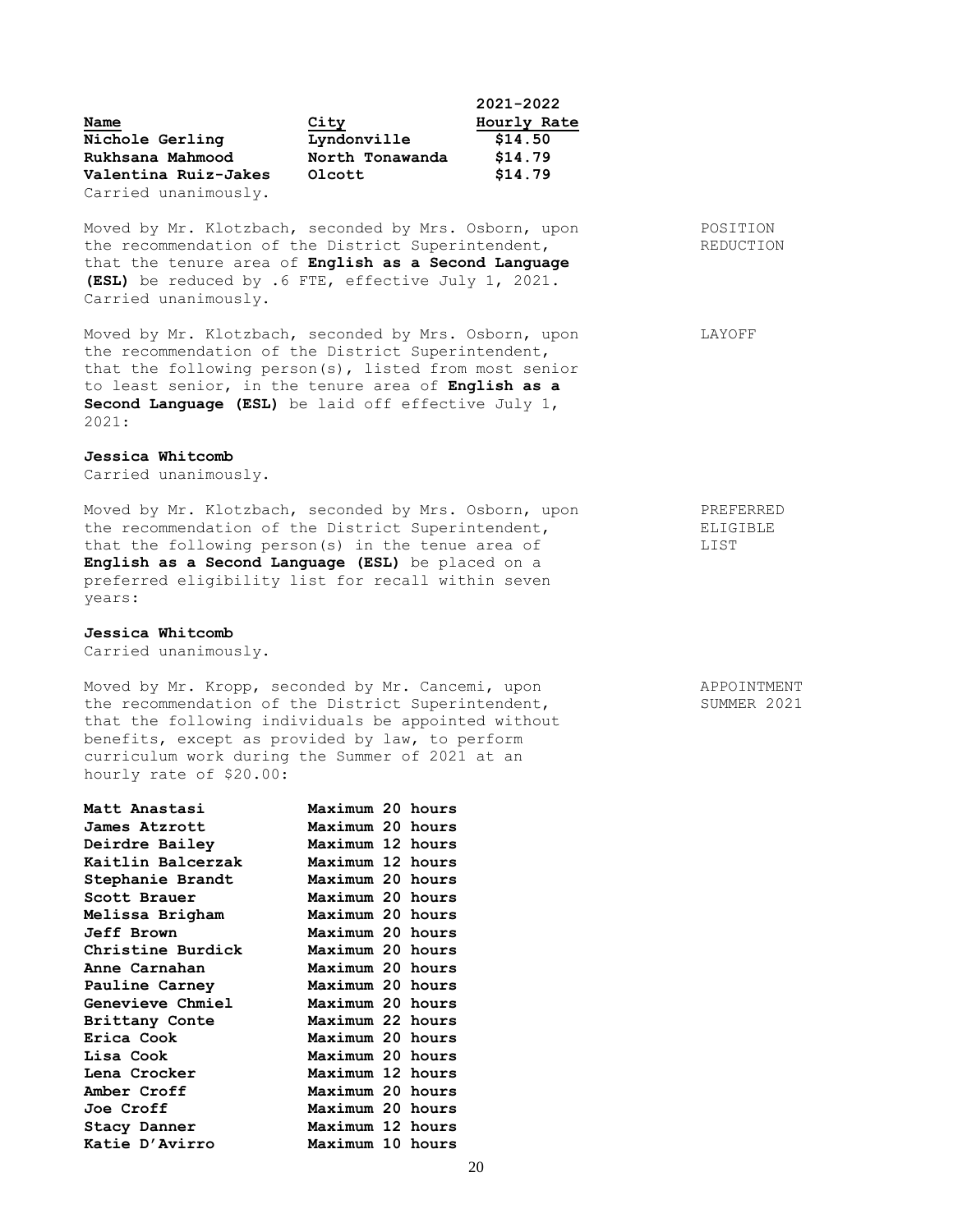| Betsy DiCanio                         | Maximum    | 5. | hours |
|---------------------------------------|------------|----|-------|
| Paul Dewey                            | Maximum 20 |    | hours |
| Anne Draves                           | Maximum 12 |    | hours |
| Eric Farrell                          | Maximum 20 |    | hours |
| Erica Fleming                         | Maximum 12 |    | hours |
| Robert Fritton                        | Maximum 20 |    | hours |
| Melissa Gailie                        | Maximum 10 |    | hours |
| Dudley Gilbert                        | Maximum 20 |    | hours |
| Jessica Guarnieri                     | Maximum 40 |    | hours |
| Sandra Henn                           | Maximum 20 |    | hours |
| Paul Herrmann                         | Maximum 20 |    | hours |
| Paige Hungerford                      | Maximum 20 |    | hours |
| John Jeckovich                        | Maximum 20 |    | hours |
| Nicole Johnson                        | Maximum 20 |    | hours |
| Jillian Kajdas                        | Maximum 12 |    | hours |
| Lauren Kanouff                        | Maximum 20 |    | hours |
| Jared Karas                           | Maximum 40 |    | hours |
| Laura Koeppel                         | Maximum 20 |    | hours |
| Karen Krull                           | Maximum 20 |    | hours |
| Caitlin Kucharski                     | Maximum 20 |    | hours |
| William Leggett                       | Maximum 20 |    | hours |
| Sue Lindke                            | Maximum 20 |    | hours |
| Melissa Loiacano                      | Maximum 20 |    | hours |
| Rebecca Mahar-Price                   | Maximum 20 |    | hours |
| Elizabeth Matisz                      | Maximum 20 |    | hours |
| Sara McCartin                         | Maximum 20 |    | hours |
| Daniel Meterko                        | Maximum 20 |    | hours |
| Gene Newman                           | Maximum 20 |    | hours |
| William Rakonczay                     | Maximum 20 |    | hours |
| Michael Schultz                       | Maximum 20 |    | hours |
| Courtney Slack                        | Maximum 20 |    | hours |
| Robert Spain                          | Maximum 20 |    | hours |
| Rebecca Starkey                       | Maximum 20 |    | hours |
| Lisa Trapasso                         | Maximum 20 |    | hours |
| Laura Vendryes                        | Maximum 20 |    | hours |
| Joseph Wilkie                         | Maximum 20 |    | hours |
| Susan Zelasko-Staddon                 | Maximum 40 |    | hours |
| $\alpha$ and all national material in |            |    |       |

Carried unanimously.

Moved by Mr. Kropp, seconded by Mr. Cancemi, upon the APPOINTMENT recommendation of the District Superintendent, that SUMMER 2021 the following individuals be appointed without benefits, except as provided by law, to work during the Summer of 2021 at the daily rate indicated:

| Alyssa Cinelli       | \$216.00/day | Maximum 6 days |  |
|----------------------|--------------|----------------|--|
| Paul Dewey           | \$485.26/day | Maximum 2 days |  |
| Eric Farrell         | \$396.70/day | Maximum 4 days |  |
| Susan Francis        | \$243.89/day | Maximum 8 days |  |
| Michael Schultz      | \$362.50/day | Maximum 2 days |  |
| Robert Spain         | \$210.00/day | Maximum 2 days |  |
| Suzanne Zewan        | \$270.00/day | Maximum 3 days |  |
| Carried unanimously. |              |                |  |

Moved by Mr. Kropp, seconded by Mr. Cancemi, upon the APPOINTMENT recommendation of the District Superintendent, that the SUMMER 2021 recommendation of the District Superintendent, that the following individuals be appointed without benefits, except as provided by law, to perform intake work during the Summer of 2021 at the daily rate indicated: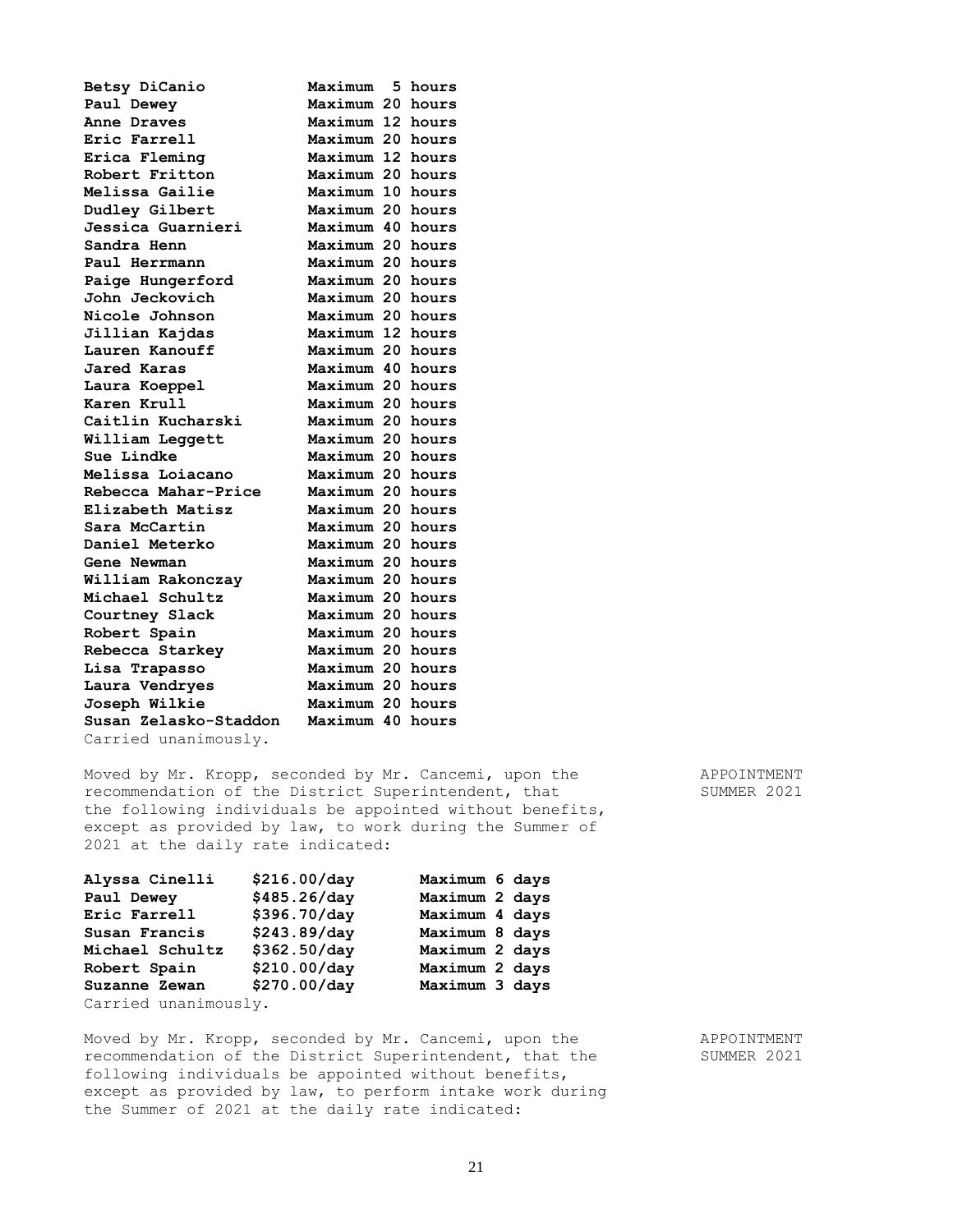| Deirdre Bailey        | \$33.47/hour | Maximum          | 6 hours |
|-----------------------|--------------|------------------|---------|
| Kaitlin Balcerzak     | \$33.47/hour | Maximum          | 6 hours |
| Genevieve Chmiel      | \$44.03/hour | Maximum 10 hours |         |
| <b>Brittany Conte</b> | \$30.40/hour | Maximum 12 hours |         |
| Lena Crocker          | \$29.47/hour | Maximum 18 hours |         |
| <b>Stacey Danner</b>  | \$33.35/hour | Maximum          | 6 hours |
| Erica Fleming         | \$29.47/hour | Maximum          | 6 hours |
| Melissa Gailie        | \$45.20/hour | Maximum          | 5 hours |
| Jennifer Herko        | \$65.17/hour | Maximum 40 hours |         |
| Lauren James          | \$29.47/hour | Maximum 20 hours |         |
| Jillian Kajdas        | \$33.75/hour | Maximum          | 6 hours |
| Anne Klumpp           | \$64.70/hour | Maximum 10 hours |         |
| Amanda LaBernardo     | \$56.53/hour | Maximum 20 hours |         |
| Kelly Milleville      | \$65.90/hour | Maximum 20 hours |         |
| Cynthia Neden         | \$64.70/hour | Maximum 10 hours |         |
| Rachel Newman         | \$64.70/hour | Maximum 15 hours |         |
| Melanie Noel          | \$49.13/hour | Maximum 20 hours |         |
| Christa Rocco         | \$64.88/hour | Maximum 20 hours |         |
| Marla Rudin-Gluck     | \$64.89/hour | Maximum 20 hours |         |
| <b>Julie Smith</b>    | \$45.93/hour | Maximum 20 hours |         |
| Rebecca Starkey       | \$38.77/hour | Maximum 10 hours |         |
| Brenda Zdrojewski     | \$35.47/hour | Maximum 10 hours |         |
| Carried unanimously.  |              |                  |         |

Moved by Mr. Kropp, seconded by Mr. Cancemi, upon the APPOINTMENT recommendation of the District Superintendent, that the SUMMER 2021 following individuals be appointed without benefits, except as provided by law, to perform eSchool scheduling during the Summer of 2021 at the daily rate indicated:

| Karen Beals          | \$64.85/hour | Maximum 45 hours |  |
|----------------------|--------------|------------------|--|
| Jennifer Jourdain    | \$50.39/hour | Maximum 15 hours |  |
| Tracy Kluge          | \$64.75/hour | Maximum 45 hours |  |
| Kimberly Maurer      | \$35.47/hour | Maximum 40 hours |  |
| Kelly Milleville     | \$65.90/hour | Maximum 15 hours |  |
| Marc Muoio           | \$64.70/hour | Maximum 40 hours |  |
| Cynthia Neden        | \$64.70/hour | Maximum 40 hours |  |
| Carried unanimously. |              |                  |  |

Moved by Mr. Kropp, seconded by Mr. Cancemi, upon the APPOINTMENT recommendation of the District Superintendent, that the SUMMER 2021 following individuals be appointed without benefits, except as provided by law, to work during the Summer of 2021 at the hourly rate indicated:

| Megan Bannister      | \$44.20/hour | Maximum 45 hours |
|----------------------|--------------|------------------|
| Kristy Blask         | \$36.43/hour | Maximum 75 hours |
| Deborah Branch       | \$36.20/hour | Maximum 20 hours |
| Kristin Miller       | \$42.27/hour | Maximum 45 hours |
| Jennifer Southworth  | \$33.75/hour | Maximum 20 hours |
| Carried unanimously. |              |                  |

Moved by Mr. Kropp, seconded by Mr. Cancemi, upon the APPOINTMENT recommendation of the District Superintendent, that the SUMMER 2021 following individuals be appointed without benefits, except as provided by law, to perform eight hours of TCI training during August 2021 at a rate of \$50.00 per hour: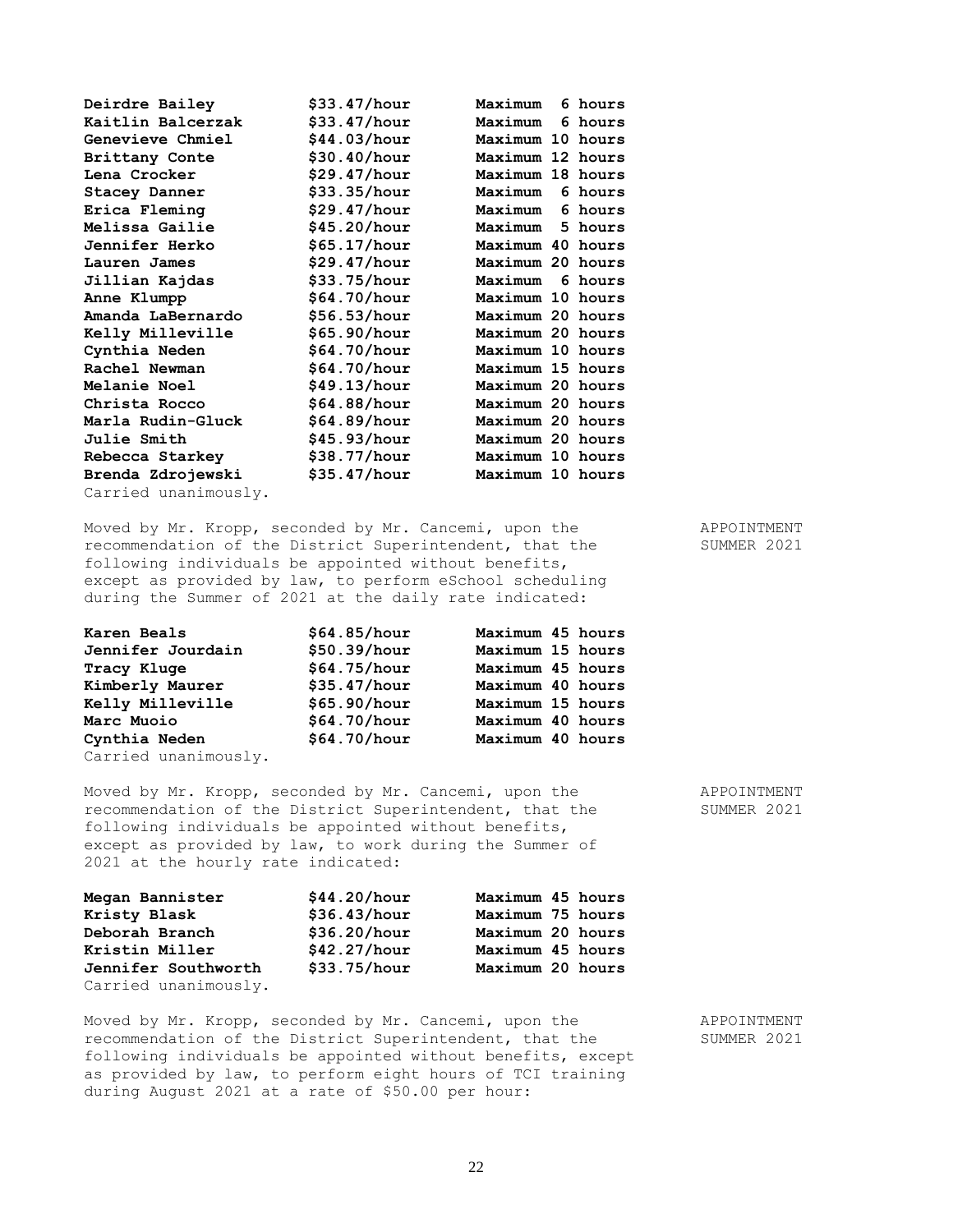**Sam Castiglione Jessica Guarnieri Jennifer Herko** Carried unanimously.

Moved by Mr. Klotzbach, seconded by Mr. Kropp, upon the APPOINTMENT recommendation of the District Superintendent, that the VOLUNTEER following individuals are hereby appointed to serve as **Volunteer** with no compensation, on an as-needed basis, as determined by the District Superintendent, to perform services including assisting students with individual and group lessons, observing students during academic activities and other related services and activities, and/or to promote and aid BOCES program.

# **Lindsey Brzozowski North Tonawanda, NY Effective Date: 7/7/21-8/18/21** Carried unanimously.

Moved by Mr. Klotzbach, seconded by Mr. Kropp, upon the APPOINTMENT recommendation of the District Superintendent, that the SUBSTITUTE attached list of individuals be appointed without TEACHER benefits, except as required by law, to the position of (O/N BOCES **Substitute Teacher (Orleans/Niagara BOCES Retired Teacher),** RETIRED effective July 1, 2021, with services to be utilized on an TEACHER) as-needed basis at the discretion of the District Superintendent, at a daily rate of \$120.00. Employment shall automatically be discontinued effective June 30, 2022, unless employment is terminated sooner. Service shall be at-will and at the pleasure of the Board of Education. Carried unanimously.

Moved by Mrs. Swearingen, seconded by Mrs. Osborn, upon the APPOINTMENT recommendation of the District Superintendent, that the SUBSTITUTE attached list of individuals be appointed without benefits, TEACHER except as required by law, to the position of **Substitute** (CERTIFIED) **Teacher (Certified),** effective July 1, 2021, with services to be utilized on an as-needed basis at the discretion of the District Superintendent, at a daily rate of \$110.00. Employment shall automatically be discontinued effective June 30, 2022, unless employment is terminated sooner. Service shall be at-will and at the pleasure of the Board of Education. Carried unanimously.

Moved by Mrs. Swearingen, seconded by Mrs. Osborn, upon APPOINTMENT the recommendation of the District Superintendent, that SUBSTITUTE the attached list of individuals be appointed without TEACHER benefits, except as required by law, to the position of (NON-**Substitute Teacher (Non-Certified),** effective July 1, CERTIFIED) 2021, with services to be utilized on an as-needed basis at the discretion of the District Superintendent, at a daily rate of \$105.00. Employment shall automatically be discontinued effective June 30, 2022, unless employment is terminated sooner. Service shall be at-will and at the pleasure of the Board of Education. Carried unanimously.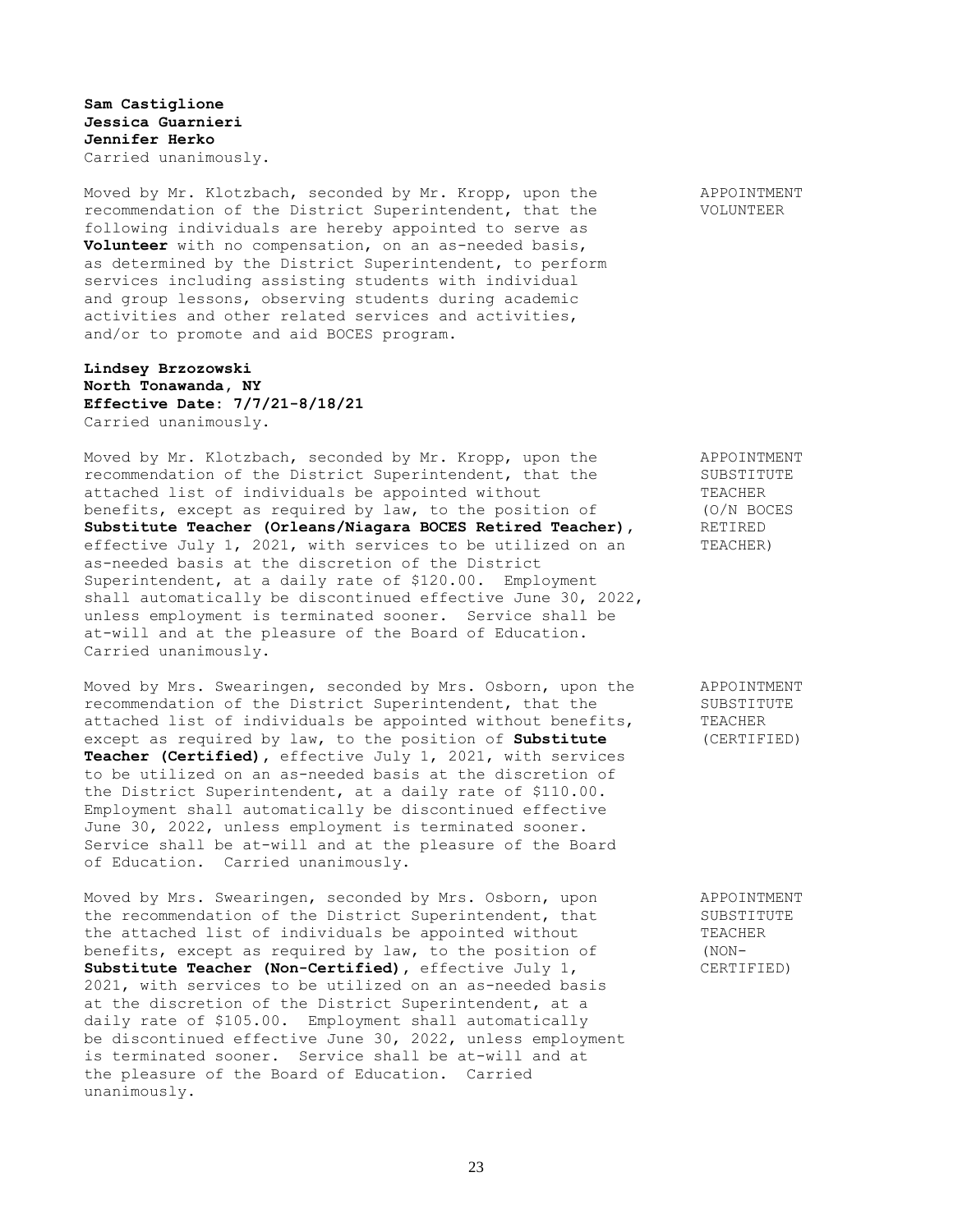Moved by Mrs. Swearingen, seconded by Mrs. Osborn, upon a APPOINTMENT<br>the recommendation of the District Superintendent, that SUBSTITUTE the recommendation of the District Superintendent, that SUBSTITUTE SUBSTITUTE:  $\frac{1}{100}$  SUBSTITUTE SUBSTITUTE TEACHER the attached list of individuals be appointed without TEACH<br>benefits, except as required by law, to the position of TEACHERRER benefits, except as required by law, to the position of **Substitute Teacher Aide (Certified),** effective July 1, (CERTIFIED) 2021, with services to be utilized on an as-needed basis at the discretion of the District Superintendent, at a daily rate of \$86.00. Employment shall automatically be discontinued effective June 30, 2022, unless employment is terminated sooner. Service shall be at-will and at the pleasure of the Board of Education. Carried unanimously.

Moved by Mrs. Swearingen, seconded by Mrs. Osborn, upon APPOINTMENT the recommendation of the District Superintendent, that SUBSTITUTE<br>the attached list of individuals be appointed, without TEACHER the attached list of individuals be appointed, without benefits, except as required by law, to the position of AIDE<br> **Substitute Teacher Aide (Non-Certified)**, effective July 1, (NON-**Substitute Teacher Aide (Non-Certified)**, effective July 1, 2021, with services to be utilized on an as-needed basis CERTIFIED) at the discretion of the District Superintendent, at a daily rate of \$84.00. Employment shall automatically be discontinued effective June 30, 2022, unless employment is terminated sooner. Service shall be at-will and at the pleasure of the Board of Education. Carried unanimously.

Moved by Mrs. Osborn, seconded by Mr. McDermott, upon APPOINTMENT the recommendation of the District Superintendent, that SUBSTITUTE the attached list of individuals be appointed without SCHOOL benefits, except as required by law, to the position of MURSE **Substitute School Nurse,** effective July 1, 2021, with services to be utilized on an as-needed basis at the discretion of the District Superintendent, at a daily rate of \$140.00. Employment shall automatically be discontinued effective June 30, 2022, unless employment is terminated sooner. Service shall be at-will and at the pleasure of the Board of Education. Carried unanimously.

Moved by Mrs. Osborn, seconded by Mr. McDermott, upon APPOINTMENT the recommendation of the District Superintendent, that SUBSTITUTE the attached list of individuals be appointed without CLINICAL benefits, except as required by law, to the position of INSTRUCTOR **Substitute Clinical Instructor,** effective July 1, 2021, with services to be utilized on an as-needed basis at the discretion of the District Superintendent, at a rate of \$75.00 per half day. Employment shall automatically be discontinued effective June 30, 2022, unless employment is terminated sooner. Service shall be at-will and at the pleasure of the Board of Education. Carried unanimously.

Moved by Mrs. Osborn, seconded by Mr. McDermott, upon the APPOINTMENT recommendation of the District Superintendent, that the SUBSTITUTE attached list of individuals be appointed without benefits, CLERICAL except as required by law, to the position of **Substitute Clerical,** effective July 1, 2021, with Services to be utilized on an as-needed basis at the discretion of the District Superintendent, at an hourly rate of \$14.00.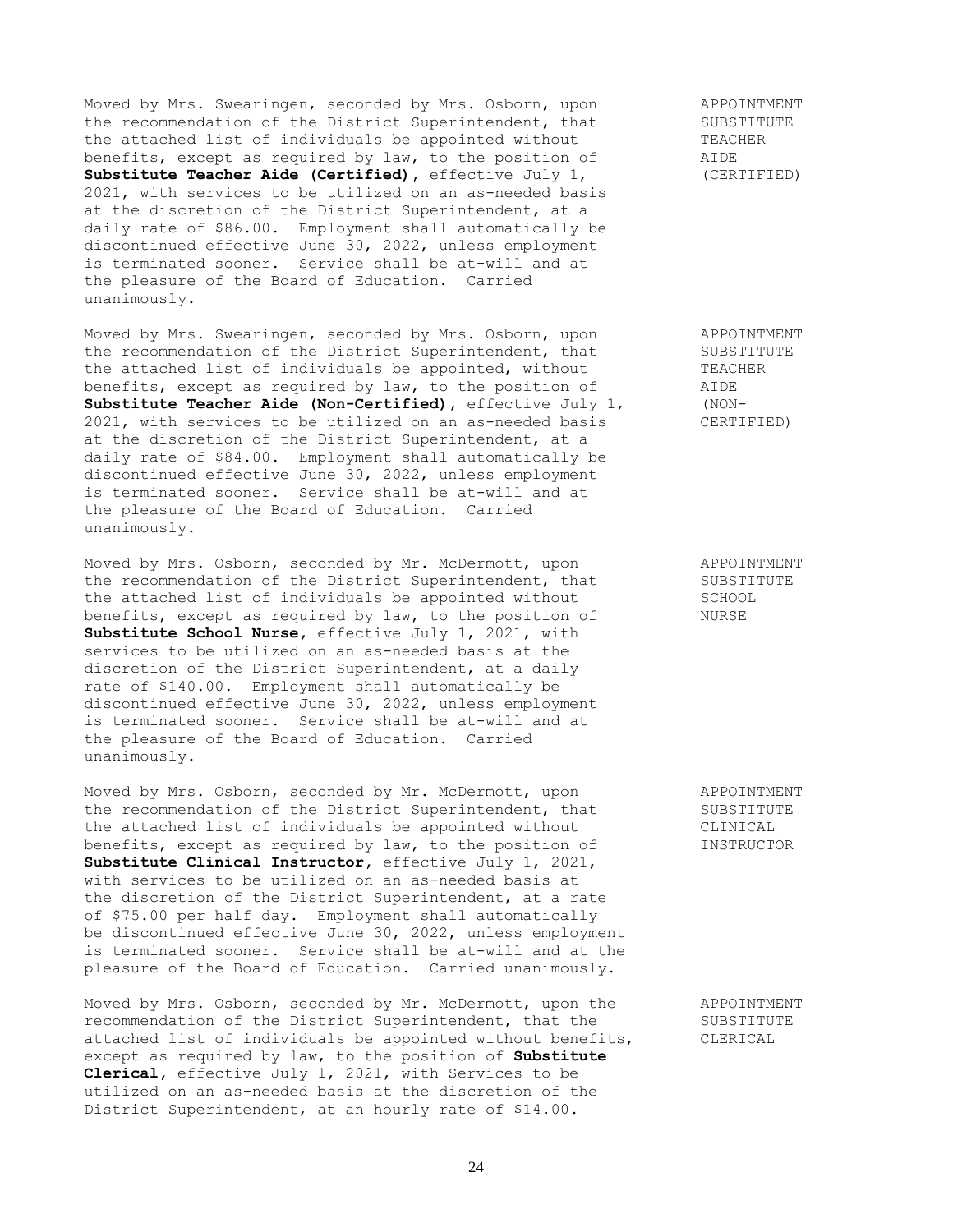Employment shall automatically be discontinued effective June 30, 2022, unless employment is terminated sooner. Service shall be at-will and at the pleasure of the Board of Education. Carried unanimously.

Moved by Mr. Cancemi, seconded by Mrs. Swearingen, upon APPOINTMENT the recommendation of the District Superintendent, that SUBSTITUTE the attached list of individuals be appointed without MAINTENANCE benefits, except as required by law, to the position of **Substitute Maintenance,** effective July 1, 2021, with services to be utilized on an as-needed basis at the discretion of the District Superintendent, at the hourly rate of \$14.00. Employment shall automatically be discontinued effective June 30, 2022, unless employment is terminated sooner. Service shall be at-will and at the pleasure of the Board of Education. Carried unanimously.

Moved by Mr. Cancemi, seconded by Mrs. Swearingen, upon APPOINTMENT the recommendation of the District Superintendent, that SUBSTITUTE the attached list of individuals be appointed without MOTOR benefits, except as required by law, to the position of VEHICLE **Substitute Motor Vehicle Operator,** effective July 1, OPERATOR 2021, with services to be utilized on an as-needed basis at the discretion of the District Superintendent, at the hourly rate of \$14.00. Employment shall automatically be discontinued effective June 30, 2022, unless employment is terminated sooner. Service shall be at-will and at the pleasure of the Board of Education. Carried unanimously.

Moved by Mr. Klotzbach, seconded by Mrs. Swearingen, CONTINUAthat the Orleans/Niagara BOCES authorizes the District TION OF Superintendent to continue health insurance coverage **HEALTH** Superintendent to continue health insurance coverage and the HEALTH<br>with BOCES contributions during the months of July and TINSURANCE<br>August 2021 for employees who were laid off or whose August 2021 for employees who were laid off or whose COVERAGE employment was involuntarily reduced. Carried unanimously.

Moved by Mr. Klotzbach, seconded by Mrs. Swearingen, upon APPOINTMENT the recommendation of the District Superintendent, that CERTIFIED **Paige Hungerford, Kent, NY,** who has initial certification PROB. in the area of animal science  $7-12$ , is hereby appointed to  $\qquad$  HUNGERFORD probationary status in the tenure area of **Animal Science 7-12,** in accordance with the agreement between the Orleans/Niagara BOCES and the Orleans/Niagara BOCES Teachers' Association, effective September 1, 2021 until the end of the day on August 31, 2025, at a salary of NPC 5 (\$44,400.00). Eligibility for consideration for tenure at the end of the probationary period shall be contingent upon the employee's attainment of a composite or overall Annual Professional Performance Review (APPR) rating of either "effective or highly effective" in three (3) years of the preceding four (4) years. Additionally, if the employee receives a composite or overall annual APPR rating of "ineffective" in the final year of the probationary period, then she shall not be eligible for tenure at that time. Carried unanimously.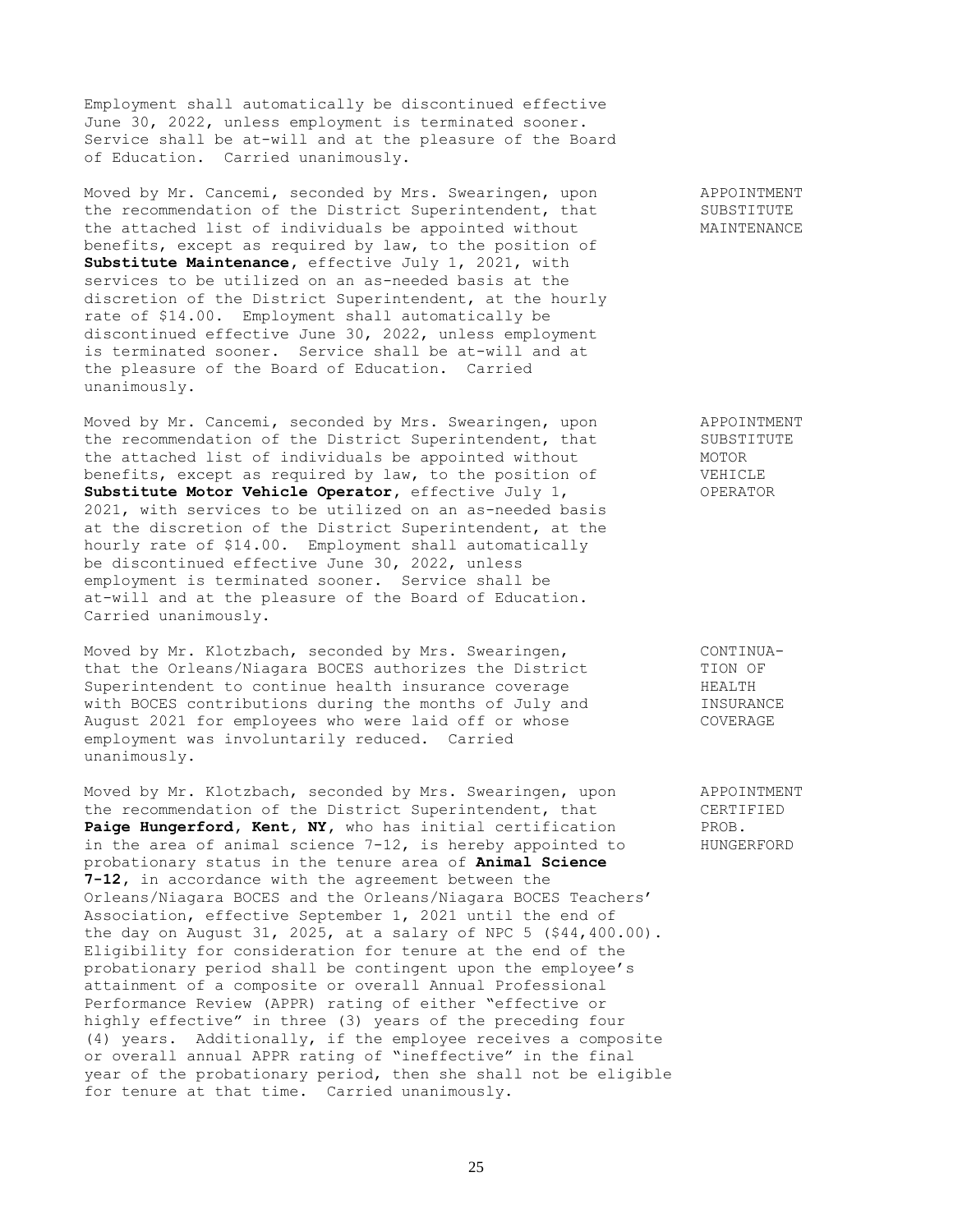Moved by Mr. Klotzbach, seconded by Mrs. Feltz, to enter EXECUTIVE executive session at 8:08 p.m. to discuss collective SESSION negotiations with the Staff Specialist Association, collective negotiations with the CSEA clerical unit, collective negotiations with CSEA custodial/maintenance unit, collective negotiations with the Administrators and Supervisors Association, the employment history of particular individuals, matters leading to the discipline of particular individuals and matters leading to the appointments of particular individuals. Carried unanimously.

Moved by Mrs. Swearingen, seconded by Mr. Bond, to reconvene the meeting at 8:45 p.m. Carried unanimously.

Moved by Mr. Klotzbach, seconded by Mr. Kropp, that the STIPULATION Orleans/Niagara BOCES hereby approves the Stipulation of OF Settlement between the BOCES and a particular employee, SETTLEMENT dated June 7, 2021. Carried unanimously.

Moved by Mr. Bond, seconded by Mr. McDermott, upon the SALARY recommendation of the District Superintendent, that effective INCREASE July 1, 2021, the full-time annual salary of **Michael** M. WEYRAUCH **Weyrauch,** in the tenure area of **Director of Career and Technical Education, Instructional Services, and Adult Education**, will be \$129,000. The employee shall continue to be covered by the terms and conditions of employment for Non-Bargaining Unit Administrators adopted by the Board. Carried unanimously.

Moved by Mr. Bond, seconded by Mrs. Swearingen, upon the SALARY recommendation of the District Superintendent, that **Debra** AND Dittmer, Lockport, NY, be appointed to serve in the adult/ BENEFITS continuing education program in the full-time position of FULL-TIME **Adult/Continuing Education Health Occupations Instructor, ADULT/** at an annual twelve-month basis salary of \$67,304, effective CONTINUING at an annual twelve-month bases salary of yorror, selection.<br>July 1, 2021 through June 30, 2022, unless terminated sooner. EDUCATION Effective July 1, 2021, the individual shall be eligible for D. DITTMER enrollment in health insurance coverage (single-person, two-person or family coverage, as applicable), with BOCES premium contributions capped at ninety percent (90%) of the applicable premium in effect for the managed care (Point of Service) plan with up to \$10 (generic brand)/\$30 (preferred brand)/\$50 (non-preferred)prescription co-payments. The High Deductible Health Plan (HDHP) premium shall be fully paid by BOCES, if that plan is elected. The individual shall receive up to 20 vacation days per fiscal year as approved by the District Superintendent or his designee, bereavement leave for immediate family as approved by the District Superintendent or his designee, and holidays pursuant to the administrative calendar. The individual may carry over up to four (4) unused vacation days into the next fiscal year (if reappointed). If at the time of separation from employment she has used more vacation than accrued on a pro-rated basis, then the BOCES will be entitled to reimbursement for those days. The individual shall receive seven (7) days of sick leave annually. Sick leave may be used for personal illness or immediate family illness (parent, spouse or child). The individual may carry over sick days into the next fiscal year (if reappointed), up to a maximum of 120 days. The District Superintendent is authorized to approve non-bereavement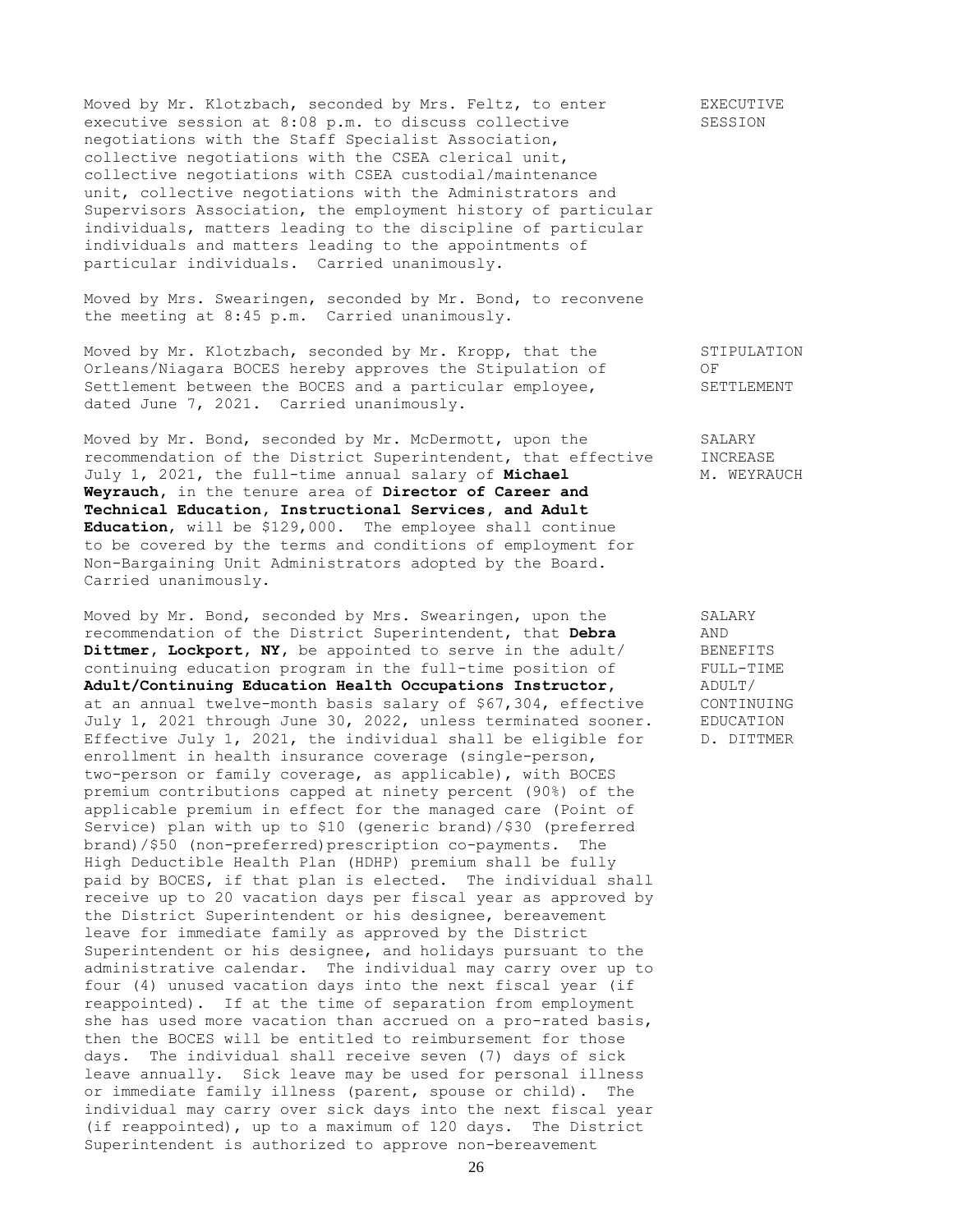emergency leave. If approved, such paid leave shall be deducted from the employee's sick leave accrual. The employee shall be eligible for tuition reimbursement if approved by the District Superintendent, for up to two courses per semester, three semesters per year (Fall, Spring and Summer). The individual shall be eligible for enrollment in a flexible spending plan under Internal Revenue Code Section 125. In all other respects, terms and conditions of employment shall remain unchanged. The terms and conditions of employment, and the terms and conditions of this resolution, shall be administered by the District Superintendent. Terms and conditions of employment are subject to change. Carried unanimously.

Moved by Mr. Cancemi, seconded by Mr. Bond, upon the SALARY recommendation of the District Superintendent, that AND<br> **Roxanne Smith, Lockport, NY,** be appointed to serve in the BENEFITS<br>
adult/continuing education program in the full-time position FULL-TIME Roxanne Smith, Lockport, NY, be appointed to serve in the adult/continuing education program in the full-time position of **Adult/Continuing Education Health Occupations Instructor**, ADULT/ at an annual 12-month basis salary of \$66,965, effective CONTINUING July 1, 2021 through June 30, 2022, unless terminated sooner. EDUCATION The individual shall be eligible for enrollment in health R. SMITH insurance coverage (single-person, two-person or family coverage, as applicable), fully at her own expense, and would be required to pay the full premium cost for such insurance coverage. The individual shall receive up to 20 vacation days per fiscal year (to be prorated for actual time worked) as approved by the District Superintendent or his designee, bereavement leave for immediate family as approved by the District Superintendent or his designee, and holidays pursuant to the administrative calendar. The individual may carry over up to four (4) unused vacation days into the next fiscal year (if reappointed). If at the time of separation from employment she has used more vacation than accrued on a prorated basis, then the BOCES will be entitled to reimbursement for those days. The individual shall receive seven (7) days of sick leave annually. Sick leave may be used for personal illness or immediate family illness (parent, spouse, or child). The individual may carry over sick days into the next fiscal year (if reappointed), up to a maximum of 120 days. The District Superintendent is authorized to approve nonbereavement emergency leave. If approved, such paid leave shall be deducted from the employee's sick leave accrual. The employee shall be eligible for tuition reimbursement if approved by the District Superintendent, for up to two courses per semester, three semesters per year (Fall, Spring and Summer). The individual shall be eligible for enrollment in a flexible spending plan under Internal Revenue Code Section 125. The terms and conditions of employment, and the terms and provisions of this resolution, shall be administered by the District Superintendent. Terms and conditions of employment are subject to change. Carried unanimously.

Moved by Mr. Klotzbach, seconded by Mrs. Woodside, upon SALARY the recommendation of the District Superintendent, that AND Diana Petrizzo, Lockport, NY, be appointed to serve in the BENEFITS full-time position of **Health Occupations Coordinator**, at B. PETRIZZO an annual 12-month basis salary of \$73,588, effective July 1, 2021 through June 30, 2022, unless terminated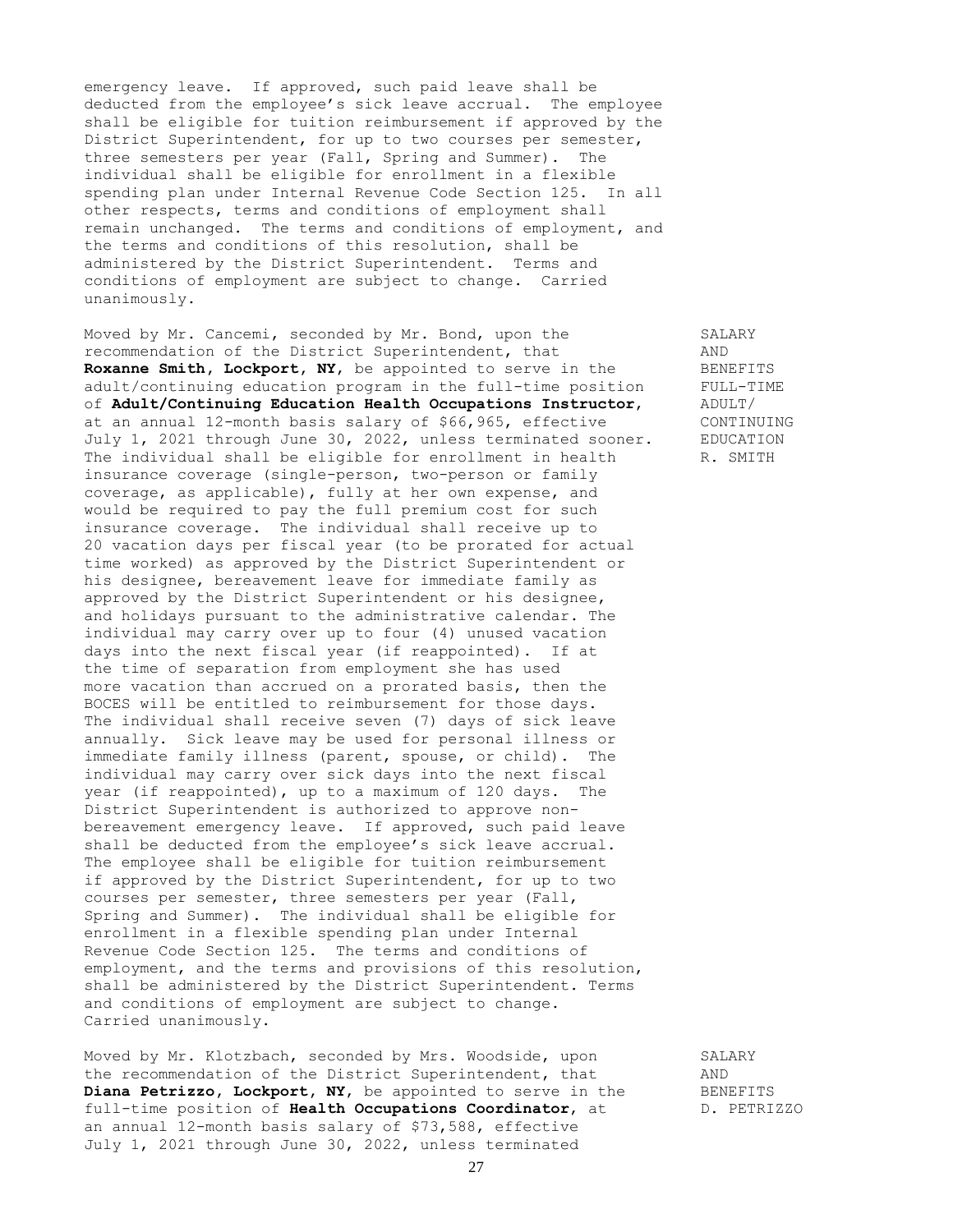sooner. Effective July 1, 2021, the individual shall be eligible for enrollment in health insurance coverage (single-person, two-person or family coverage, as applicable), with BOCES premium contributions capped at ninety percent (90%) of the applicable premium in effect for the managed care (Point of Service) plan with up to \$10 (generic brand)/\$30 (preferred brand)/\$50(non-preferred) prescription co-payments. The High Deductible Health Plan (HDHP) premium shall be fully paid by BOCES, if that plan is elected. The individual shall receive up to 20 vacation days per fiscal year as approved by the District Superintendent or his designee, bereavement leave for immediate family as approved by the District Superintendent or his designee, and holidays pursuant to the administrative calendar. The individual may carry over up to four (4) unused vacation days into the next fiscal year (if reappointed). If at the time of separation from employment she has used more vacation than accrued on a pro-rated basis, then the BOCES will be entitled to reimbursement for those days. The individual shall receive seven (7) days of sick leave annually. Sick leave may be used for personal illness or immediate family illness (parent, spouse or child). The individual may carry over sick days into the next fiscal year (if reappointed), up to a maximum of 120 days. The District Superintendent is authorized to approve nonbereavement emergency leave. If approved, such paid leave shall be deducted from the employee's sick leave accrual. The employee shall be eligible for tuition reimbursement if approved by the District Superintendent, for up to two courses per semester, three semesters per year (Fall, Spring and Summer). The individual shall be eligible for enrollment in a flexible spending plan under Internal Revenue Code Section 125. The terms and conditions of employment, and the terms and provisions of this resolution, shall be administered by the District Superintendent. Terms and conditions of employment are subject to change. Carried unanimously.

Moved by Mr. Klotzbach, seconded by Mrs. Covell, upon the SALARY recommendation of the District Superintendent, that the INCREASE following individuals be appointed to serve on a full-time FULL-TIME basis in the adult/continuing education program as **Literacy** ADULT/ **Instructor, ESOL Instructor, Assessment/Transition Counselor,** CONTINUING **TABE/TASC Test Administrator, Literacy Case Manager**, at the EDUCATION hourly salary of \$29.62, effective July 1, 2021 through June 30, 2022, unless terminated sooner. The individuals shall receive sixteen (16) vacation days per fiscal year (to be prorated for actual time worked), bereavement leave for immediate family as approved by the District Superintendent or his designee, and holiday pay corresponding to the administrative calendar. Vacation leave may only be taken with approval from the Director of Adult Education Programs. If at the time of separation from employment an individual has used more vacation than accrued, the BOCES will be entitled to reimbursement for those days. The individuals shall receive seven (7) sick days per fiscal year (to be prorated for actual time worked). The individuals may carry over sick days into the next fiscal year (if reappointed), up to a maximum of 120 days. Sick leave may be used for personal illness or immediate family illness (parent, spouse, or child). The District Superintendent is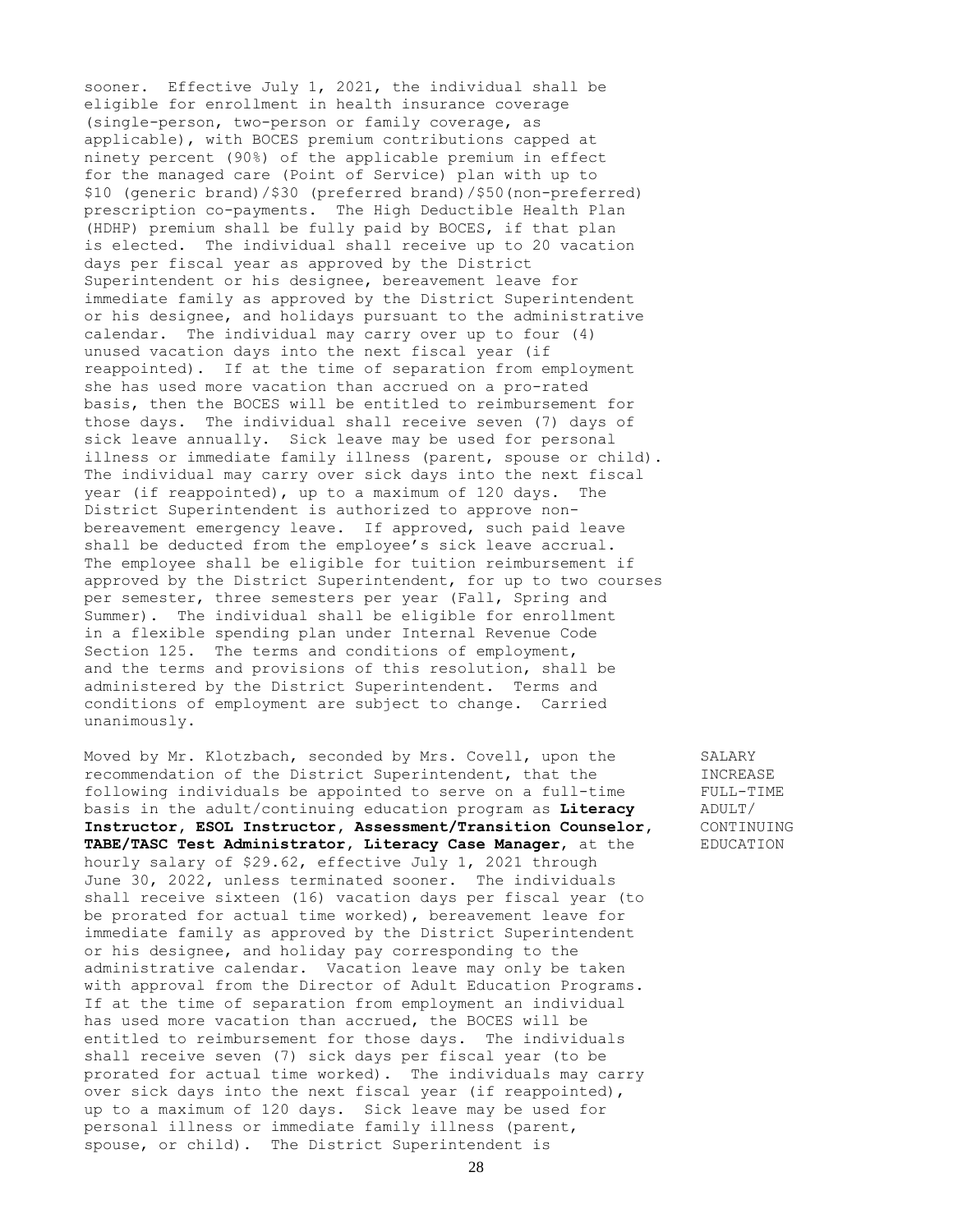authorized to approve non-bereavement emergency leave. If approved, such paid leave shall be deducted from the employee's sick leave accrual. The individuals shall be eligible for enrollment in health insurance coverage (single-person, two-person or family coverage, as applicable), with BOCES premium contributions capped at fifty percent (50%) of the applicable premium in effect for the singleperson managed care (Point of Service) plan or High Deductible Health Plan (HDHP), provided that the eligibility requirements of the health insurance plan are satisfied and fulfilled. The District Superintendent shall be authorized to administer the terms and provisions of this resolution. Terms and conditions of employment are subject to change.

| First Name | Last Name            |                        | Position                             | 2021-2022         |
|------------|----------------------|------------------------|--------------------------------------|-------------------|
| Alesia     | Behrend              | City<br>Albion         | Literacy Instructor                  | Salary<br>\$29.62 |
|            |                      |                        |                                      |                   |
| Stephanie  | Bevacqua             | Niagara Falls<br>North | Literacy Instructor<br>TABE Test     | \$29.62           |
| Cheryl     | Boryszewski          | Tonawanda              | Administrator                        | \$29.62           |
| Jessica    | Bush                 | Lockport               | Literacy Instructor                  | \$29.62           |
| Margaret   | Campbell             | Lockport               | Literacy Instructor                  | \$29.62           |
| Wendy      | Clark                | Gasport                | ESOL Instructor                      | \$29.62           |
| Karen      | Cunningham           | North<br>Tonawanda     | Literacy Instructor                  | \$29.62           |
| Charles    | Diemert              | Lockport               | Literacy Instructor                  | \$29.62           |
| Kathryn    | Diemert-<br>Carlisle | Lockport               | Assessment/Transition<br>Counselor   | \$29.62           |
| Sarah      | Gelnett              | Tonawanda              | ESOL Instructor                      | \$29.62           |
| Carolyn    | Graff                | Lockport               | Literacy Instructor                  | \$29.62           |
| Melinda    | Grimble              | Albion                 | Literacy Instructor                  | \$29.62           |
| Julie      | Johnson              | Lockport               | Literacy Instructor/<br>Case Manager | \$29.62           |
| Erica      | Kopp                 | Niagara Falls          | Literacy Instructor                  | \$29.62           |
| Leslie     | Madrid               | North<br>Tonawanda     | Literacy Instructor                  | \$29.62           |
| Patricia   | McKenna              | Niagara Falls          | Literacy Instructor                  | \$29.62           |
| Heather    | Mize                 | Cheektowaga            | Literacy Instructor                  | \$29.62           |
| Carmen     | Montgomery           | Medina                 | Literacy Instructor                  | \$29.62           |
| Jennifer   | Moreland             | Albion                 | Literacy Instructor/<br>Case Manager | \$29.62           |
| Katherine  | Rossi                | Niagara Falls          | Literacy Instructor                  | \$29.62           |
| Shelly     | Smith                | Albion                 | Literacy Instructor                  | \$29.62           |
| Jeffrey    | Smith                | Albion                 | Literacy Instructor                  | \$29.62           |
| Jillian    | Staines              | Barker                 | Literacy Instructor                  | \$29.62           |
| Jaimi      | Stapf                | Niagara Falls          | Literacy Instructor/<br>Case Manager | \$29.62           |
| Sharri     | Turk                 | Lockport               | Literacy Instructor                  | \$29.62           |
| Brian      | Webb                 | North<br>Tonawanda     | Literacy Instructor                  | \$29.62           |
| Brenda     | Ziomek               | Lockport               | Literacy Instructor                  | \$29.62           |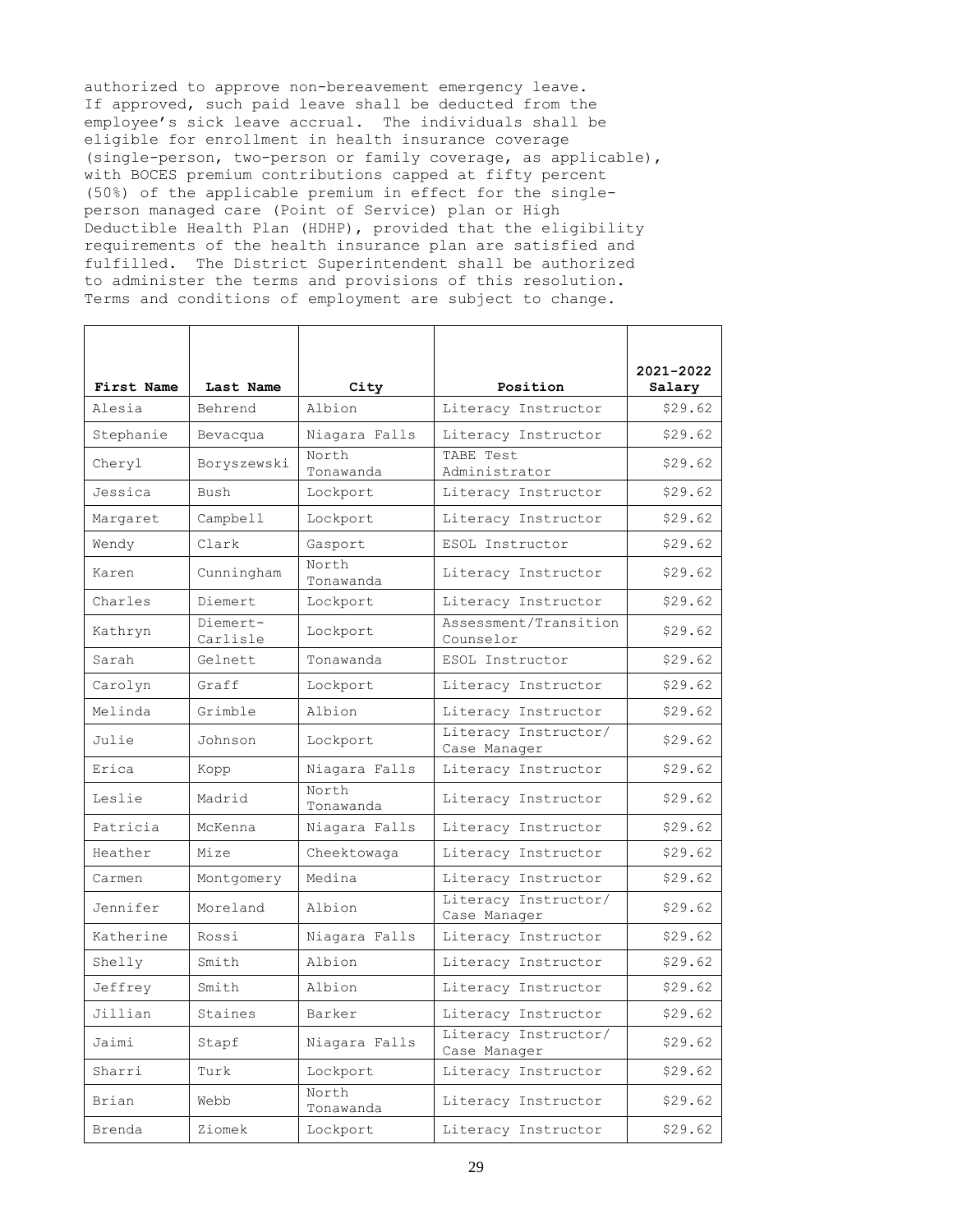| First Name | Last Name |                    | Position      | 2021-2022<br>Salary |
|------------|-----------|--------------------|---------------|---------------------|
|            |           | City               |               |                     |
| Dianne     | Bixby     | North<br>Tonawanda | Literacy Aide | \$13.40             |
| Elaine     | Sheehan   | Lockport           | Literacy Aide | \$13.40             |

Carried unanimously.

Moved by Mr. Klotzbach, seconded by Mrs. Covell, upon the SALARY recommendation of the District Superintendent, that the INCREASE following individuals be appointed to serve on a part-time PART-TIME basis in the continuing education program, at the hourly ADULT/ salary indicated, with no fringe benefits, except as CONTINUING required by law, effective July 1, 2021 through June 30, EDUCATION 2022, unless terminated sooner. The employment of the individuals shall be at-will and at the pleasure of the Board of Education. Additionally, services of the individuals shall be utilized solely on an as-needed basis at the discretion of the District Superintendent. The District Superintendent shall be authorized to administer the terms and provisions of this resolution.

|  | Literacy Part-time |
|--|--------------------|
|--|--------------------|

| First Name | Last Name            |           | Position                   | $2021 - 22$ |
|------------|----------------------|-----------|----------------------------|-------------|
|            |                      | City      |                            | Salary      |
| Penny      | Aikin                | Lockport  | TABE Test<br>Administrator | \$26.89     |
| Monica     | Beck                 | Brockport | ESOL Instructor            | \$26.89     |
| Joan       | Caldwell             | Lewiston  | ESOL Instructor            | \$26.89     |
| Gejlana    | Carter               | Waterport | ESOL Instructor            | \$26.89     |
| Ann        | Ditto                | Sanborn   | Literacy<br>Instructor     | \$26.89     |
| Jeffrey    | Kipp                 | Hamlin    | ESOL Instructor            | \$26.89     |
| Harris     | Lieberman            | Waterport | ESOL Instructor            | \$26.89     |
| Linda      | Redfield-<br>Shakoor | Waterport | ESOL Instructor            | \$26.89     |
| Jaime      | Rivera               | Albion    | ESOL Instructor            | \$26.89     |
| Malvy      | Rivera               | Albion    | ESOL Instructor            | \$26.89     |
| Deborah    | Wilson               | Waterport | ESOL Instructor            | \$26.89     |
| Kathryn    | Carlson              | Lockport  | Literacy Aide              | \$13.40     |

Health – Part-time

|            |               |                 |                                              | $2021 - 22$ |
|------------|---------------|-----------------|----------------------------------------------|-------------|
| First Name | Last Name     | City            | Position                                     | Salary      |
| Haley      | Alfiere       | Ransomville     | Health Occupations<br>Instructor             | \$27.30     |
| Tamara     | Braunscheidel | North Tonawanda | Health Occupations<br>Instructor-Substitute  | \$27.30     |
| Amy        | Green         | North Tonawanda | Health Occupations<br>Instructor-Substitute  | \$27.30     |
| Eva        | Iacovitti     | Lewiston        | Health Occupations-<br>Phlebotomy Instructor | \$27.30     |
| Tyann      | Iveys         | Niagara Falls   | Health Occupations<br>Instructor             | \$27.30     |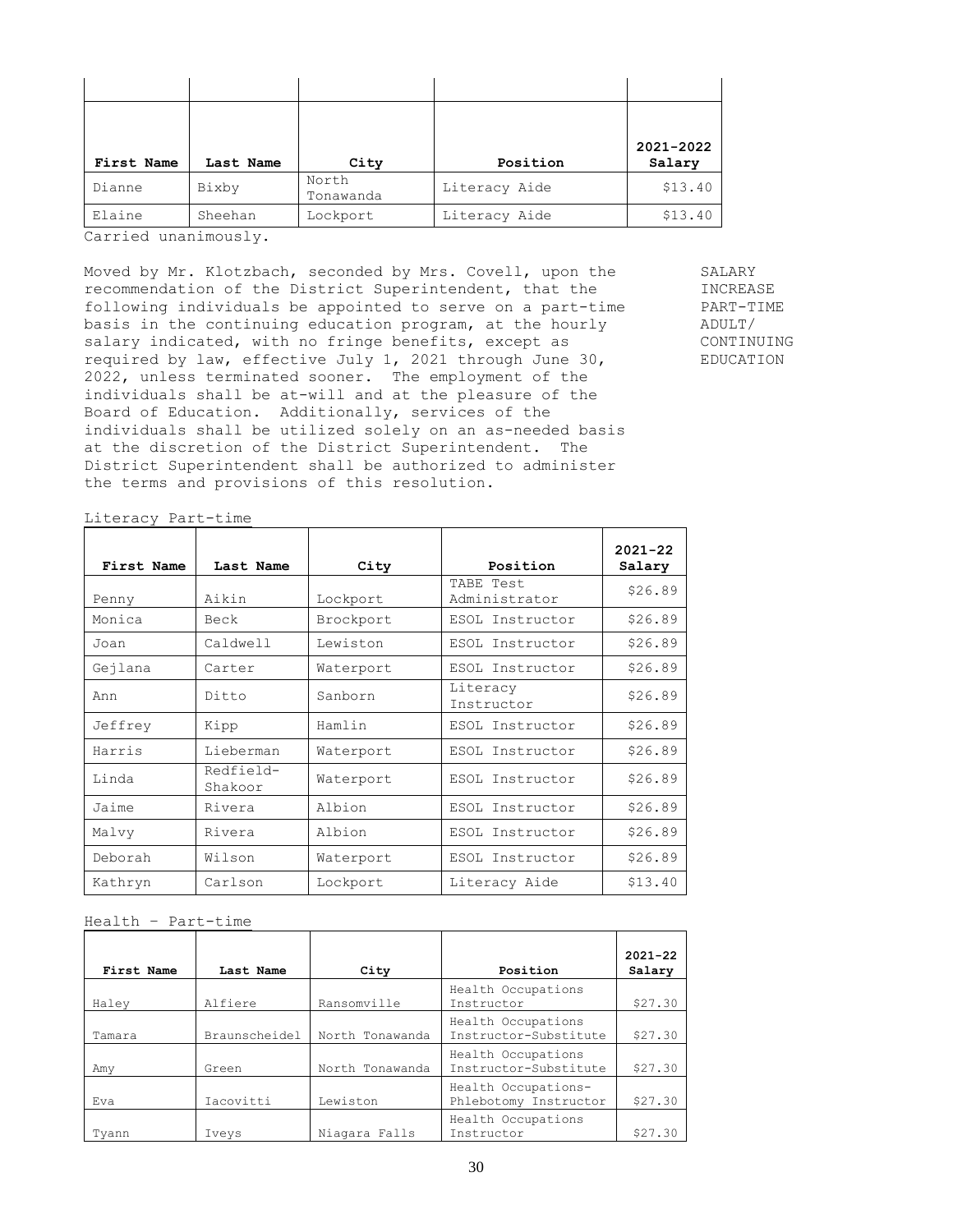| Christine  | Kropf     | Albion        | Health Occupations<br>Instructor-Substitute | \$27.30               |
|------------|-----------|---------------|---------------------------------------------|-----------------------|
|            |           |               |                                             |                       |
| First Name | Last Name | City          | Position                                    | $2021 - 22$<br>Salary |
| Alyssa     | Petrizzo  | Appleton      | Health Occupations<br>Instructor-Substitute | \$27.30               |
| Debra      | Rettig    | Lockport      | Health Occupations<br>Instructor-Substitute | \$33.33               |
| Courtney   | Slack     | Medina        | Health Occupations<br>Instructor-Substitute | \$27.30               |
| Diane      | Stauder   | Lockport      | Health Occupations<br>Instructor-Substitute | \$27.30               |
| Lisa       | Trapasso  | Lewiston      | Health Occupations<br>Instructor-Substitute | \$27.30               |
| Laura      | Vendryes  | Niagara Falls | Health Occupations<br>Instructor-Substitute | \$27.30               |
| Nicole     | Zglinicki | Middleport    | Health Occupations<br>Instructor            | \$27.30               |

Evening School - Part-time

|            |                |               |                                        | $2021 - 22$ |
|------------|----------------|---------------|----------------------------------------|-------------|
| First Name | Last Name      | City          | Position                               | Salary      |
|            |                |               | Electrical Evening                     |             |
| Jeffrey    | Binga          | Lockport      | School Instructor                      | \$28.42     |
|            |                |               | Cosmetology Evening                    |             |
| Ann        | Carnahan       | Appleton      | Instructor                             | \$29.77     |
| Pauline    | Carney         | Lockport      | Cosmetology Evening<br>Instructor      | \$29.77     |
| Erica      | Cook           | Grand Island  | Cosmetology Evening<br>Instructor      | \$29.77     |
| George     | Denecke<br>Jr. | Williamsville | Mechanical Pump<br>Instructor          | \$28.42     |
|            |                |               | HVAC Evening School                    |             |
| Nicholas   | DiFelice       | Youngstown    | Instructor                             | \$29.77     |
| Jillian    | Fisher         | Buffalo       | Cosmetology Evening<br>Instructor      | \$29.77     |
|            |                |               | Electrical Evening                     |             |
| Harold     | Hawley         | Barker        | School Instructor                      | \$29.77     |
| Shawn      | Highway        | Niagara Falls | HVAC Instructor                        | \$28.42     |
| Clement    | Hutchinson     | Buffalo       | Building Trades                        | \$28.42     |
|            |                |               | Rigging/Pipefitting/Auto               |             |
| John       | Jeckovich      | Niagara Falls | Mechanics Evening<br>Instructor        | \$29.77     |
|            |                |               | Welding Evening School                 |             |
| Todd       | Kasmore        | Amherst       | Instructor                             | \$29.77     |
|            |                |               | HVAC Evening School                    |             |
| Todd       | Kijowski       | Youngstown    | Instructor                             | \$28.42     |
| Scott      | Lange          | Lockport      | Machine Tool Instructor                | \$29.77     |
|            |                |               | Cosmetology Evening                    |             |
| Susan      | Lindke         | Lockport      | Instructor<br>Blueprint Evening School | \$29.77     |
| Arthur     | Musall         | Sanborn       | Instructor                             | \$28.42     |
|            |                |               | Schematics Evening                     |             |
| Gregory    | Nellist        | Medina        | Instructor                             | \$28.42     |
|            |                |               | Welding Evening School                 |             |
| Shannon    | Rutty          | Lockport      | Instructor<br>Math Evening School      | \$28.42     |
| Patricia   | Thurston       | Newfane       | Instructor                             | \$29.77     |
|            |                |               |                                        |             |
| Thomas     | Wrate          | Sanborn       | HVAC Instructor                        | \$28.42     |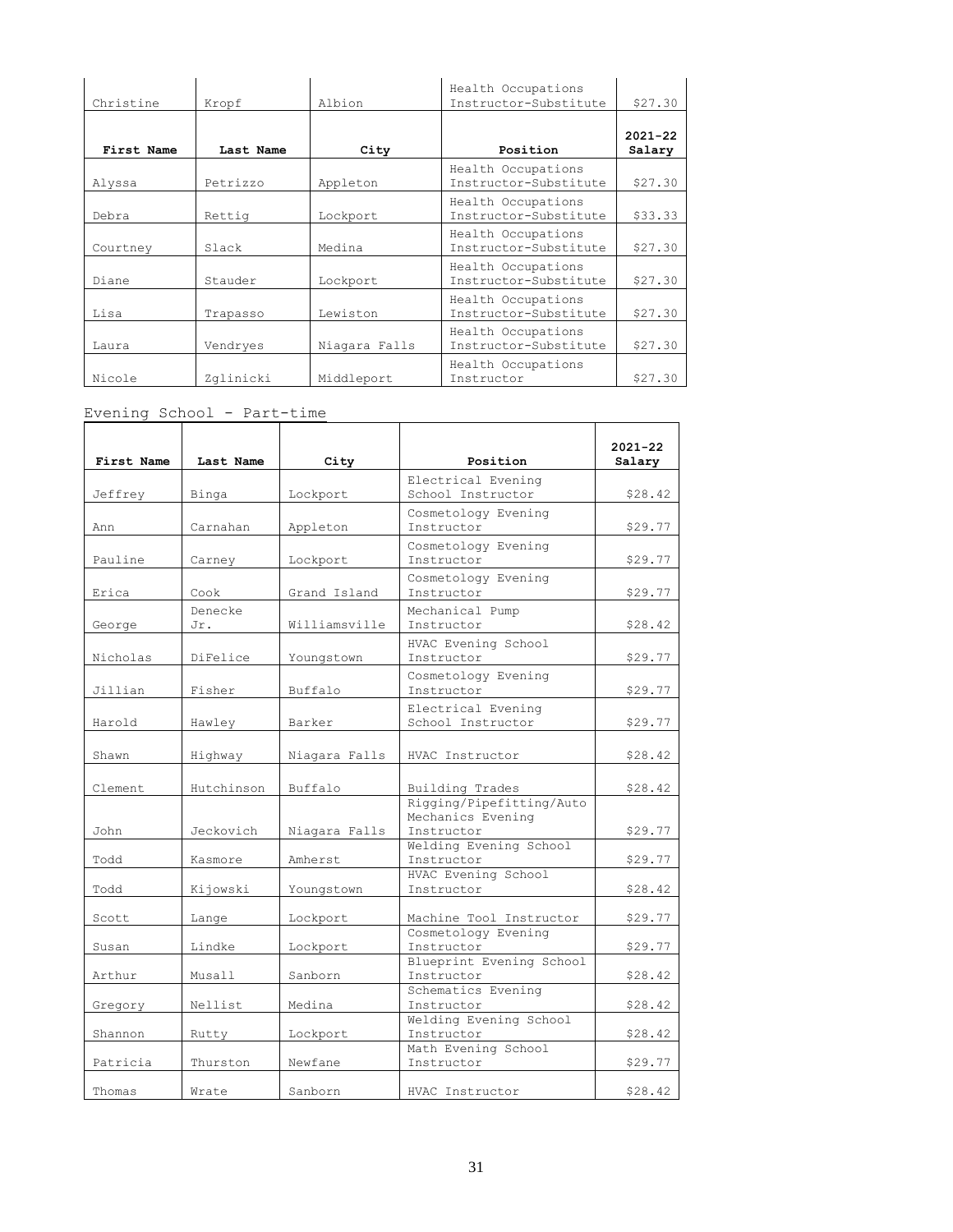Contract Training – Part-time

| First Name | Last Name | City          | Position                                     | $2021 - 22$<br>Salary |
|------------|-----------|---------------|----------------------------------------------|-----------------------|
| Dewey      | Paul      | Lockport      | Conservation Instructor<br>Contract Training | \$26.79               |
| Jeckovich  | John      | Niagara Falls | Construction Instructor<br>Contract Training | \$26.79               |
| Rakonczay  | William   | Middleport    | Advanced Manufacturing<br>Contract Training  | \$26.79               |

Carried unanimously.

Moved by Mr. Klotzbach, seconded by Mrs. Covell, upon the SALARY recommendation of the District Superintendent, that AND **Elaine Sheehan, Lockport, NY,** be appointed to serve on a BENEFITS full-time basis in the adult/continuing education program FULL-TIME as **Teacher Aide (Literacy)**, at an hourly salary of \$13.40, ADULT/ effective July 1, 2021 through June 30, 2022, unless CONTINUING terminated sooner. The individual shall be eligible for EDUCATION enrollment in health insurance coverage (single-person, E. SHEEHAN two-person or family coverage, as applicable), fully at her own expense, and would be required to pay the full premium cost for such insurance coverage. The individual shall receive up to 12 vacation days per fiscal year (to be prorated for actual time worked), bereavement leave for immediate family as approved by the District Superintendent or his designee, and holidays pursuant to the administrative calendar. Vacation leave may only be taken with approval from the Director of CTE and Adult Programs or his designee. If at the time of separation from employment she has used more vacation than accrued on a prorated basis, then the BOCES will be entitled to reimbursement for those days. The individual shall be eligible for enrollment in a flexible spending plan under Internal Revenue Code Section 125. The terms and conditions of employment, and the terms and provisions of this resolution, shall be administered by the District Superintendent. Terms and conditions of employment are subject to change. Carried unanimously.

Moved by Mr. Klotzbach, seconded by Mrs. Covell, upon the SALARY recommendation of the District Superintendent, that AND Dianne Bixby, North Tonawanda, NY, be appointed to serve BENEFITS on a full-time basis in the adult/continuing education FULL-TIME program as **Teacher Aide (Literacy)**, at an hourly salary ADULT/ of \$13.40, effective July 1, 2021 through June 30, 2022, CONTINUING unless terminated sooner. The individual shall be FIDUCATION eligible for enrollment in health insurance coverage  $D. BIXBY$ (single-person, two-person or family coverage, as applicable), fully at her own expense, and would be required to pay the full premium cost for such insurance coverage. The individual shall receive up to 12 vacation days per fiscal year (to be prorated for actual time worked), bereavement leave for immediate family as approved by the District Superintendent or his designee, and holidays pursuant to the administrative calendar. Vacation leave may only be taken with approval from the Director of CTE and Adult Programs or his designee. If at the time of separation from employment she has used more vacation than accrued on a prorated basis, then the BOCES will be entitled to reimbursement for those days.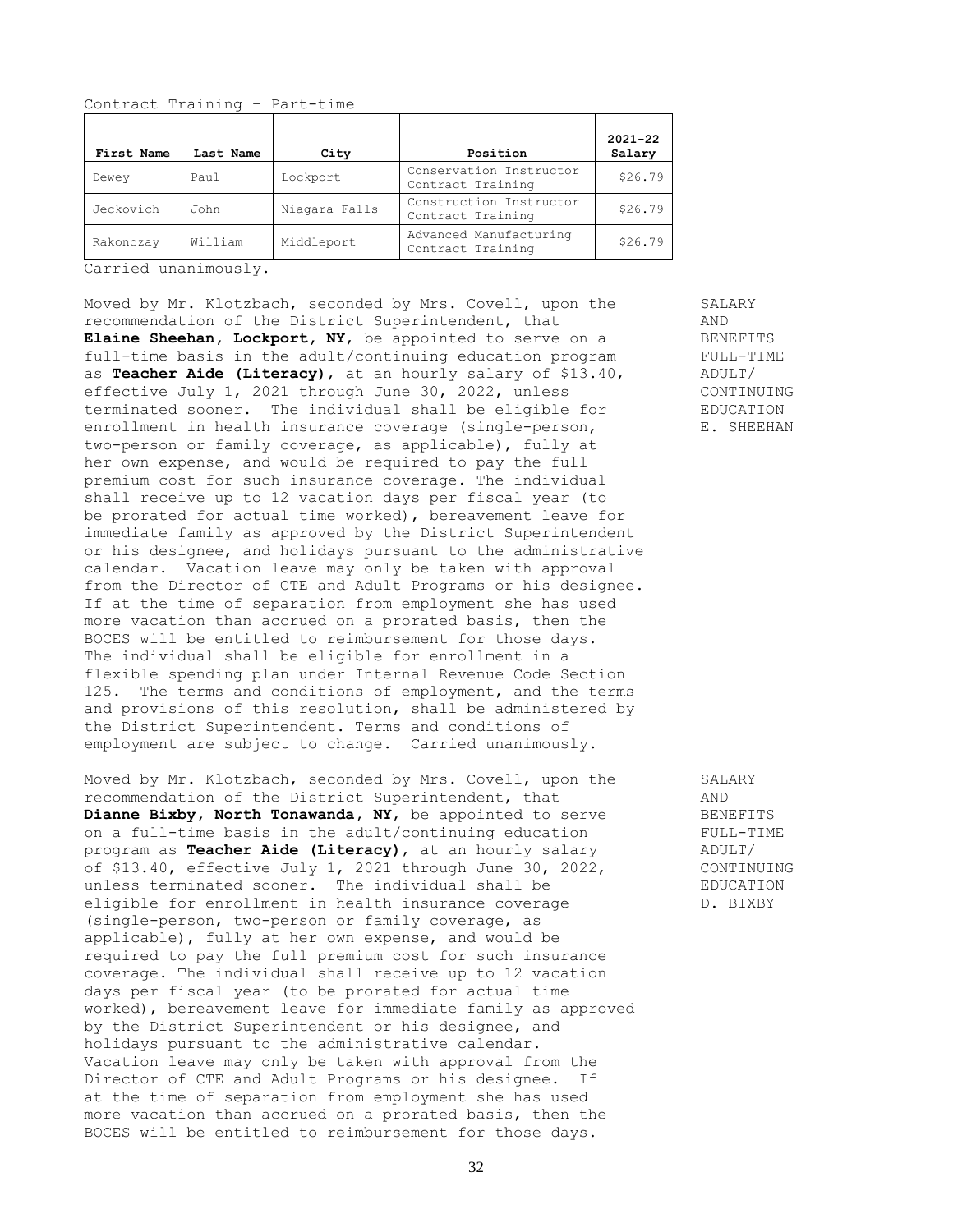The individual shall be eligible for enrollment in a flexible spending plan under Internal Revenue Code Section 125. The terms and conditions of employment, and the terms and provisions of this resolution, shall be administered by the District Superintendent. Terms and conditions of employment are subject to change. Carried unanimously.

Moved by Mr. Klotzbach, seconded by Mrs. Woodside, upon the SALARY recommendation of the District Superintendent, that the AND annual full-time, 11-month salary for **Maureen Bartlett**, in BENEFITS the tenure area of Instructional Support Services in **M. BARTLETT Curriculum and Differentiated Instruction, Incorporating the Analysis of Student Performance Data**, will be \$69,868, effective July 1, 2021. Effective July 1, 2021, the individual shall be eligible for enrollment in health insurance coverage (single-person, two-person or family coverage, as applicable), with BOCES premium contributions capped at ninety percent (90%) of the applicable premium in effect for the managed care (Point of Service) plan with up to \$10 (generic brand)/\$30 (preferred brand)/\$50 (nonpreferred) prescription co-payments. The High Deductible Health Plan (HDHP) premium shall be fully paid by BOCES, if that plan is elected. In all other respects, terms and conditions of employment shall remain unchanged. The terms and conditions of employment, and the terms and provisions of this resolution, shall be administered by the District Superintendent. Terms and conditions of employment are subject to change. Carried unanimously.

Moved by Mr. Klotzbach, seconded by Mrs. Woodside, upon the SALARY recommendation of the District Superintendent, that the AND annual full-time, twelve-month salary for **Michael Fisher**, BENEFITS in the tenure area of Instructional Support Services in M. FISHER **Professional Development**, will be \$91,721, effective July 1, 2021. In all other respects, terms and conditions of employment shall remain unchanged. The terms and conditions of employment, and the terms and provisions of this resolution, shall be administered by the District Superintendent. Terms and conditions of employment are subject to change. Carried unanimously.

Moved by Mr. Klotzbach, seconded by Mrs. Woodside, upon SALARY the recommendation of the district superintendent, that AND<br>the annual full-time, twelve-month salary for **Jennifer** BENEFITS the annual full-time, twelve-month salary for Jennifer **Talarico**, in the tenure area of **Instructional Support** J. TALARICO **Services in Mathematics**, will be \$70,185, effective July 1, 2021. Effective July 1, 2021, the individual shall be eligible for enrollment in health insurance coverage (single-person, two-person or family coverage, as applicable), with BOCES premium contributions capped at ninety percent (90%) of the applicable premium in effect for the managed care (Point of Service) plan with up to \$10 (generic brand)/\$30 (preferred brand)/\$50 (non-preferred) prescription co-payments. The High Deductible Health Plan (HDHP) premium shall be fully paid by BOCES, if that plan is elected. In all other respects, terms and conditions of employment shall remain unchanged. The terms and conditions of employment, and the terms and provisions of this resolution, shall be administered by the District Superintendent. Terms and conditions of employment are subject to change. Carried